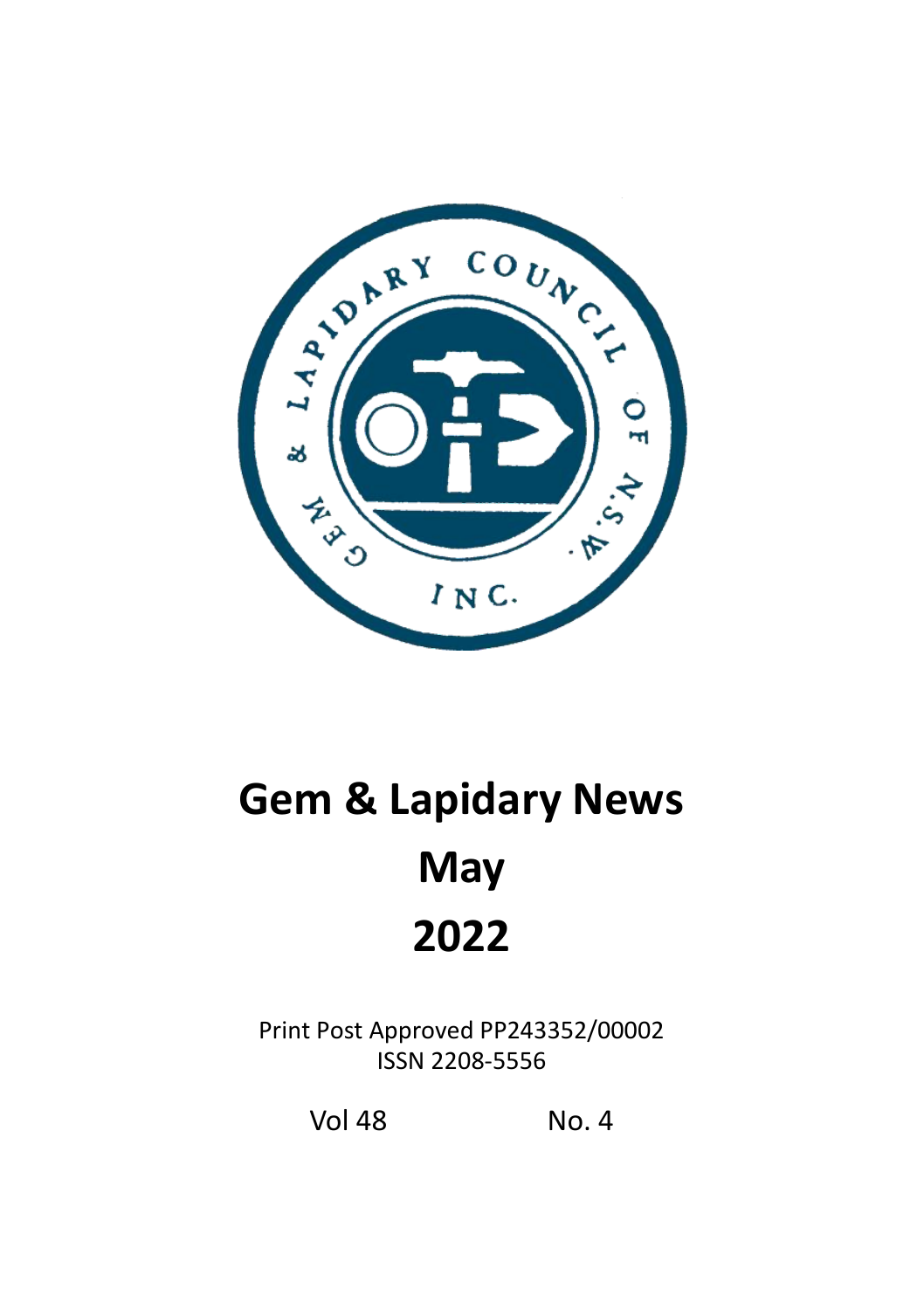**Gem & Lapidary News** is the official publication of the Gem and Lapidary Council of NSW Inc, PO Box 188 Orange 2800. The executive and workforce of the Council are entirely composed of delegates from member Clubs. Council is NOT an autonomous body. The Gem & Lapidary Council is a member of AFLACA (Australian Federation of Lapidary and Allied Crafts Association). **Life Councillors:** Joan Ball (dec), Ron Beattie, Arthur Roffey (dec), Frank Hall (dec), Dot Caladine (dec), Maurya Hutton (dec), Marie Jenkins (dec), Dick Moppett (dec) & Bob Wright (dec).

### **EXECUTIVE**

| President                               | Barbara Try O.A.M. (Northern Districts) 0417 676435                             |
|-----------------------------------------|---------------------------------------------------------------------------------|
| Senior Vice President<br>Vice president | Colin Wright (AFG)<br>Tony Try (Central Coast)                                  |
| Secretary                               | Kathy Selwood (Orange) 6362 7917<br>secretary@gemlapidarycouncilnsw.org.au      |
| <b>Minutes Secretary</b>                | Mick Lane (Blue Mountains)                                                      |
| Treasurer                               | Bob McLean (Port Hacking)                                                       |
| <b>Assistant Treasurer</b>              | Tony Offord (Port Hacking)                                                      |
| Committee:                              | Sue O'Neil (Goulburn)<br>Joe O'Neil (Goulburn)<br>Marcia Hill (Western Suburbs) |

### **APPOINTMENTS**

| <b>Public Officer</b>       | Tony Offord                                                                   |
|-----------------------------|-------------------------------------------------------------------------------|
| Auditor                     | <b>Colin Russell</b>                                                          |
| Editor                      | Vacant<br>editor@gemlapidarycouncilnsw.org.au                                 |
| Webmaster                   | Alex Maitland (Temporary Webmaster)<br>webmaster@gemlapidarycouncilnsw.org.au |
| <b>Equipment Officer</b>    | Mick Lane                                                                     |
| <b>G&amp;L News Mailman</b> | Sue O'Neil                                                                    |
| <b>Education Officer</b>    | Vacant                                                                        |
| <b>GEMBOREE Coordinator</b> | 2022-Tony Offord                                                              |
| <b>GEMKHANA Coordinator</b> | Bob McLean with Tony Offord                                                   |
| AFLACA delegates            | Barbara Try (voting) and Tony Try (non-voting)                                |
| AFLACA J&R delegates        | Barbara Try (voting) and Colin Wright (non-voting)                            |

### **COUNCIL MEETINGS**

### **Visitors welcome to attend**

EXECUTIVE meet monthly, fourth Wednesday of the month, 1pm, at Clubrooms, Parramatta-Holroyd Lapidary Club, 73 Fullager Rd, Wentworthville, NSW **NEXT COUNCIL MEETING: June 22 at Wentworthville** 

| Vol. 48<br>No. 4 | $\overline{2}$ |
|------------------|----------------|
|------------------|----------------|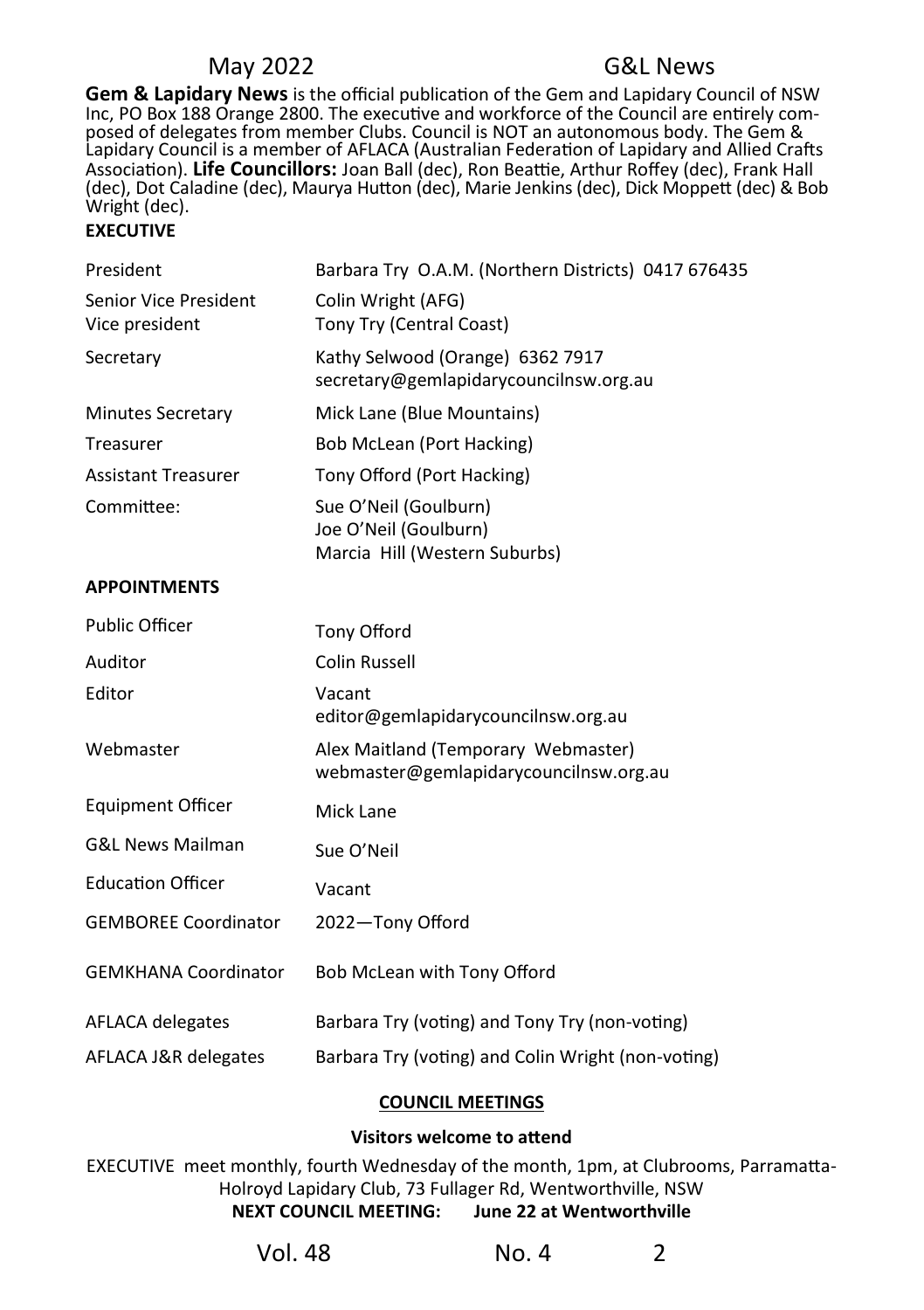# editor's notes

# Does anyone know of a person who would be interested in being the editor for this newsletter? If you do please contact Barbara Try on 0417676435*.*

# ADDRESSES

# **for the Gem & Lapidary Council NSW**

| Website:              | http://gemlapidarycouncilnsw.org.au/                       |
|-----------------------|------------------------------------------------------------|
|                       | The website has links to the secretary, editor & webmaster |
|                       | Online edition of the newsletter is in colour.             |
| Post :                | Gem & Lapidary Council NSW, PO Box 188, Orange NSW, 2800   |
| <b>Meeting rooms:</b> | Parramatta-Holroyd Lapidary Club,                          |
|                       | 73 Fullagar Rd, Wentworthville, NSW                        |

# Deadlines**:**

Third Wednesday of the month—a few days grace is allowed.

ContaCt the G&L editor to inCLude your CLub's news

**editor@gemlapidarycouncilnsw.org.au**

# ADVERTISING RATES

# **per** *G&L News* **edition**

(NB: printed in black & white)

Full page - \$40 1/2 page - \$25 1/3 page - \$20

Please send payment with advertising booking and copy

**Disclaimer:** 

**Opinions expressed are those of the original authors and do not necessarily reflect those of the Editor, Gem & Lapidary Council, or its members. Persons acting on any opinion, advice, fact or advertisement published in this issue does so at their own risk.**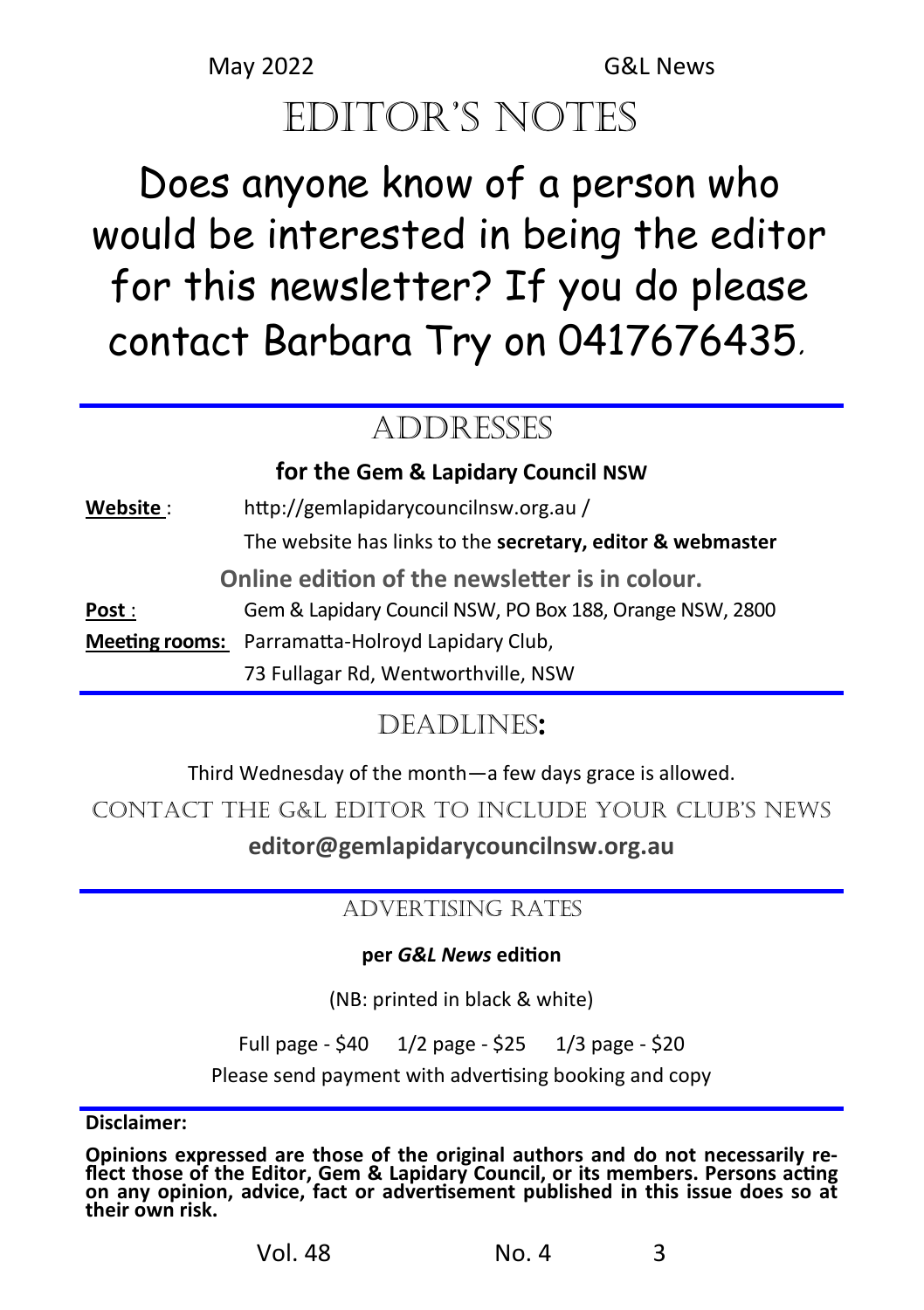| May 2022 |
|----------|
|----------|

| <b>Contents</b>                                        | Page(s)        |
|--------------------------------------------------------|----------------|
| G & L Council Information                              | $\mathfrak{p}$ |
| Editor's Notes and Council contact information.        | 3              |
| Message from the President                             | 4              |
| <b>Committee Meeting Minutes</b>                       | 5, 6,          |
| <b>GEMBOREE 2022 Raffle results</b>                    | 7              |
| <b>GEMBOREE Camping Area</b>                           | 8              |
| <b>GEMBOREE 2022 Competition Results for NSW Clubs</b> | $9 - 20$       |
| "Y" is for Yttrofluorite by Tony Try                   | 20             |
| Northern Districts "Bargain Rocks & Slabs Sale Day"    | 22             |
| GEMKHANA 2022 Flyer                                    | 23             |
| Events<br>$\cos v_{\psi}$                              | 24             |
|                                                        |                |



# **Message from the President**

The GEMBOREE.is over and I would like to say a big thank you for all those members of the Gem Council, the members of the Lapidary Clubs and all the volunteers who helped make the event a great success it was. We have received quite a number of complimentary comments and the weather was great with warm days with cool nights. The venue and facilities was in my opinion perfect, I would like to be able to transport it to another site for future GEMBOREES!!!!!!!

There were three fields trip organised that were very well attended. One was to the fossils fields near Dunedoo, another to Home Rule and gold panning at Windeyer. There was also two bus trips. The first to Sofala and then onto Hill End; the second to Gulgong and onto Windeyer for lunch and afterwards it was back to Honey Haven at Mudgee for those sweet treats.

I would also like to congratulate all the competitors who entered the GEMBOREE competition without whom we would not have had a show.

Barbara J Try O.A.M.

President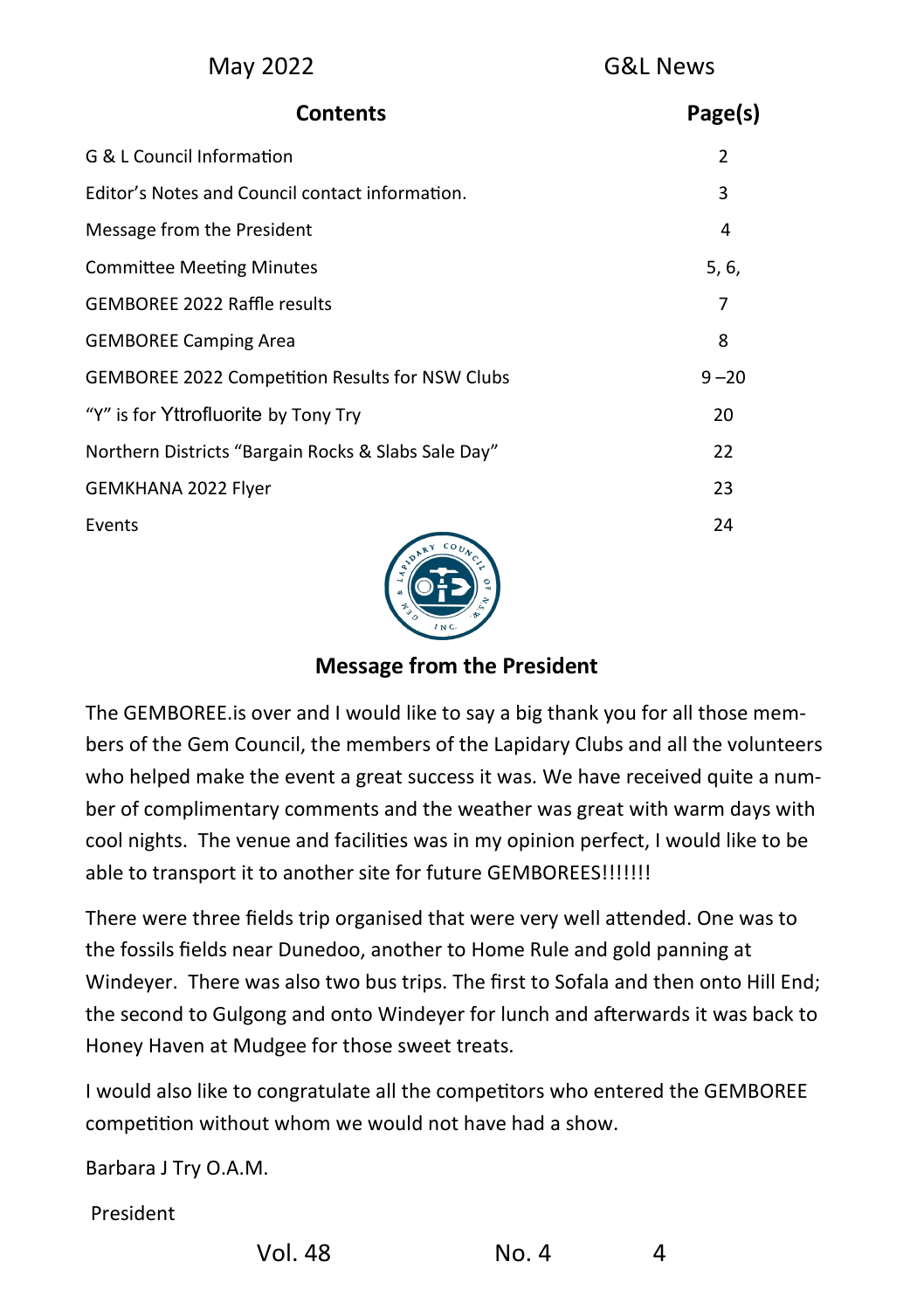# May 2022 G&L News  **Minutes of the COMMITTEE MEETING of 19 April2022**  At Mudgee Small Office AREC

**The meeting** was opened at 8:10am by President Barbara Try (Northern Districts) who welcomed delegates from the following clubs: Central Coast (Tony Try), Orange (Kathy Selwood) Port Hacking (Bob McLean, Tony Offord) AFG (Col Wright), Illawarra (Joan Zealey), Goulburn (Sue & Joe O'Neil), Blue Mountains (Mick Lane, Kim Cooke), Bathurst (Robert Porter).

**Apologies**: Parramatta/Holroyd (Ray Powell), Blaxland (Pam & Alec Gardiner), Western Suburbs (Marcia Hill, Ainslie & Shirley Flynn),

**Moved**: Port Hacking **Seconded:** Central Coast that apologies be accepted.

**Minutes of the Previous Meeting** 23 March 2022 **are true and correct: Moved:** Blue Mountains, **Seconded:** Goulburn that the minutes be accepted.

## **Business Arising**:

1/ Letter to Hawkesbury Valley Lapidary Club about Current delegate sent.

**Moved** AFG **Seconded:** Illawarra that Business arising from minutes be approved.

**Correspondence**: See attached list.

## **Business Arising from Correspondence:**

1/ Hurrell – considered your bill and we will pay for call out fee \$100.00 due to venue owner saying no to water cleaning. Bill to be forwarded to Bob.

**Moved:** Orange **Seconded** : Bathurst, that Inward Correspondence be received, Outward Correspondence be endorsed and business arising be approved.

## **Accounts for payment:**

- 1/ GEMKHANA registration to be confirmed by treasurer
- 2/ Plastic name card holders done
- 3/ Tap & Go to be purchase for GEMBOREE& GEMKHANA done

**Moved:** Port Hacking **Seconded**: Central Coast that the report be accepted.

### **J&R Report:**

1/ Judges for Hawkesbury District Agricultural Association show on Monday 2 May 2022, have been allocated.

| Vol. 48 | No. 4 | 5 |
|---------|-------|---|
|         |       |   |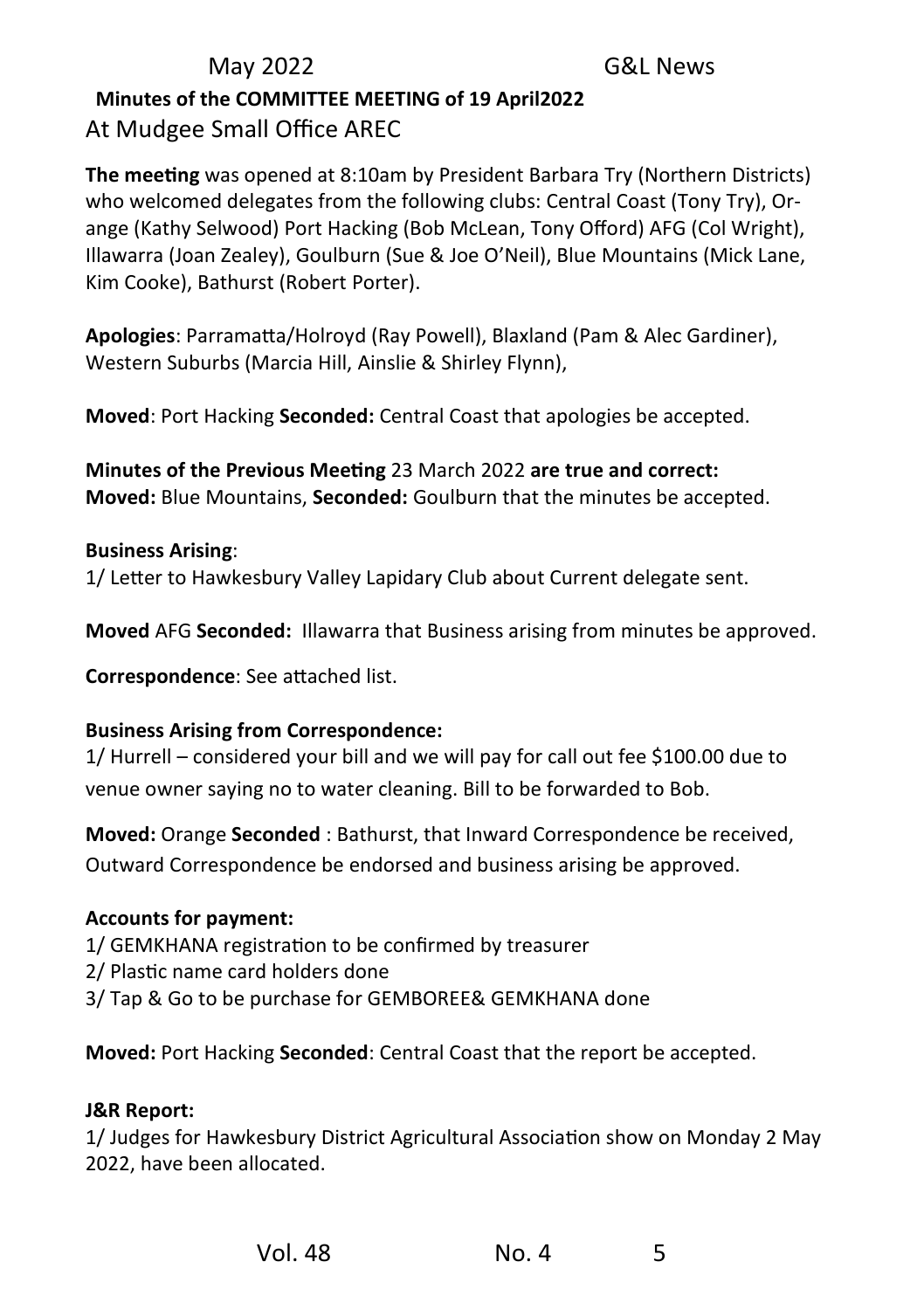**Webmaster**: No report.

# **G&L NEWS Editor:** NEED an Editor

**Education Report:** No report

**Social Media:** GEMBOREE 75 posts, 77,333 views cost 0.00, Will spend budget on GEMKHANA as demographics users are different & Tic Toc to be used for younger people.

**Mail Person:** No bounce backs from emails that were sent out. 46 newsletters, 13 minutes, envelopes & stamps purchased.

## **GEMKHANA**

**1/** Contract given out to traders, 15 – 20 confirmed

# **GEMBOREE**: **Mudgee 2022.**

All done and dusted.

Acquittal form to be completed and sent to Western Area Grant council.

Reports and statistics to be complied and submitted by June meeting

Tony Offord thanked all people involved and helped. Especially Robert Porter.

Les Hathaway to be sent paperwork to be used in GEMBOREE for 2023

Tailgating & camping on same site depending on site location should be indicated, forms revisited.

Wrist bands with numbers, different colours for each day on entry to be considered for future events

Reports to be accepted **Moved:** Port Hacking **Seconded:** Blue Mountains

## **GENERAL BUSINESS:**

1/ May meeting cancelled due to numbers of committee being away.

2/ Email to Ray Powell and Parramatta Holroyd cancellation of room for May meeting. Sent 20-4-22

3/ AFLACA meeting at GEMBOREE re SA schedule passed

4/ New AFLACA President Arthur Cleary

5/ AFLACA committee to update constitution of AFLACA

6/ J & R committee - modified judging sheets for Fancy sizes section 11, & Enamelling section points redirected especially for closed backs and where enamelling is done directly onto the piece.

# **General Business: Moved:** Bathurst **Seconded:** Orange

**Meeting closed:** 9.05am **Next meeting:** 22 June 2022 ♣

Vol. 48  $N_0$   $A$  6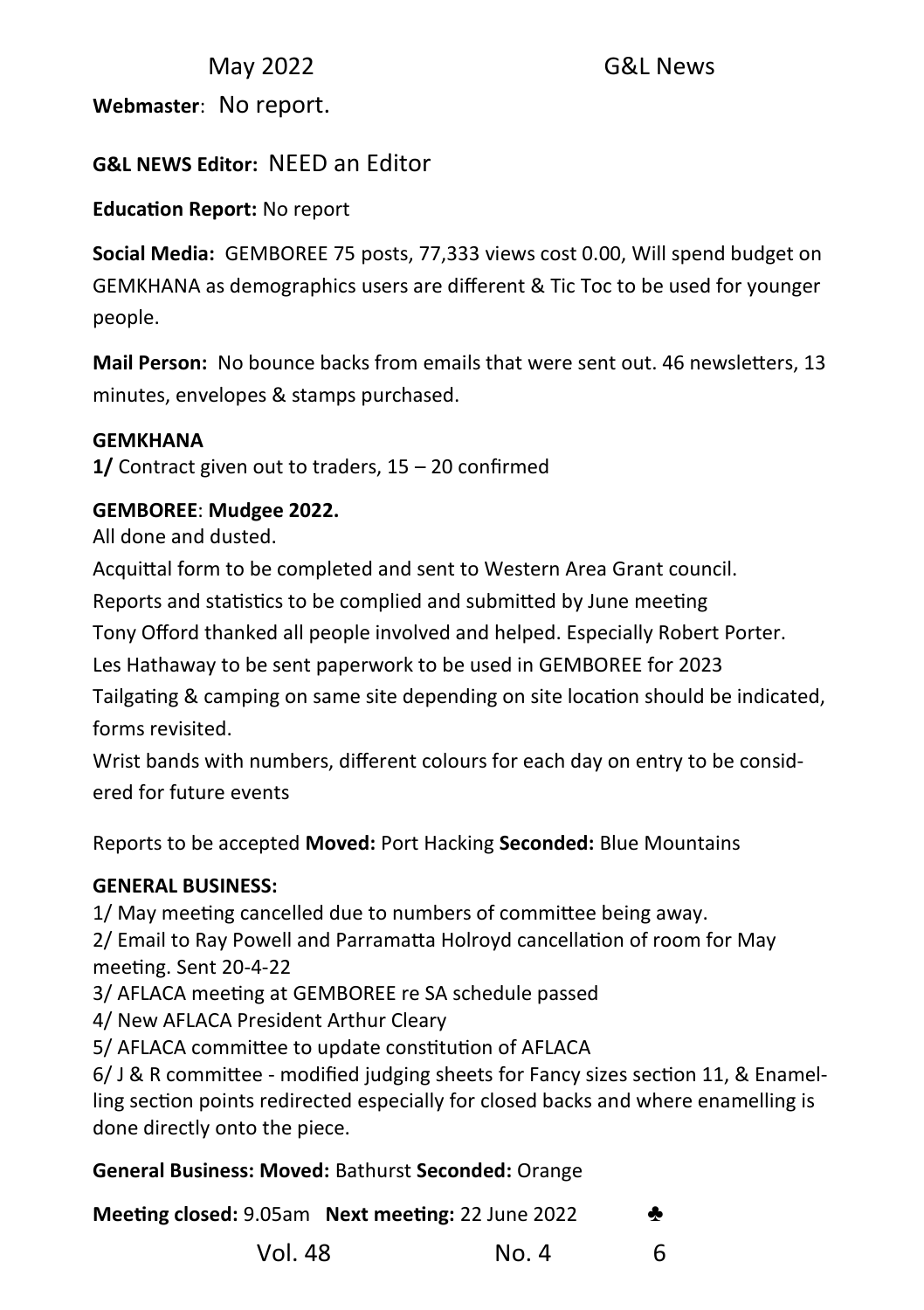

| 58th GEMBOREE 2022    |                               |  |  |
|-----------------------|-------------------------------|--|--|
| <b>Raffle Results</b> |                               |  |  |
| 1st                   | E. Holland - ticket BB1178    |  |  |
| 2 <sub>nd</sub>       | Phil Selman - ticket AB0237   |  |  |
| 3rd                   | Brian Raaen - ticket AB1186   |  |  |
| 4th                   | Sandra Brooks - ticket BB0246 |  |  |
| 5th                   | Lex Mitchell - ticket C3050   |  |  |
| 6th                   | Ann Kennon - ticket D3003     |  |  |
| 7th                   | Jenn Hapgood - ticket BB1090  |  |  |
| 8th                   | Jen Healey - ticket D4039     |  |  |
| 9th                   | Ian Gilchrist - ticket C3005  |  |  |
| 10th                  | Kevin Tuck - ticket AB1193    |  |  |
| 11th                  | Kaye Barker - ticket D4028    |  |  |
| 12th                  | Jan Lippold – ticket C3081    |  |  |
| 13th                  | Tony Pearce - ticket D4021    |  |  |

# **Robilt Lapidary Supplies**

**167 Endeavour Drive, North Cranbourne 3977 P.O. Box 179 Doveton, Victoria 3177**

Ph: (03) 5996 0750 Fax: (03) 5995 7505 Mob: 0414 469 203 ABN 37 856 874 788

Email: robiltlapidary@gmail.com

**Manufacturers of Lapidary Machines for over 45 years Tumblers – Trimsaws – Slabsaws – Grinders - Polishers Vibro Laps – Flat Laps – Faceting & Combination Machines Suppliers of Grits – Laps – Wheels – Blades – Dops – Discs.**

**Service – Repairs – Spare Parts - Rough – Cut – Polished Stones**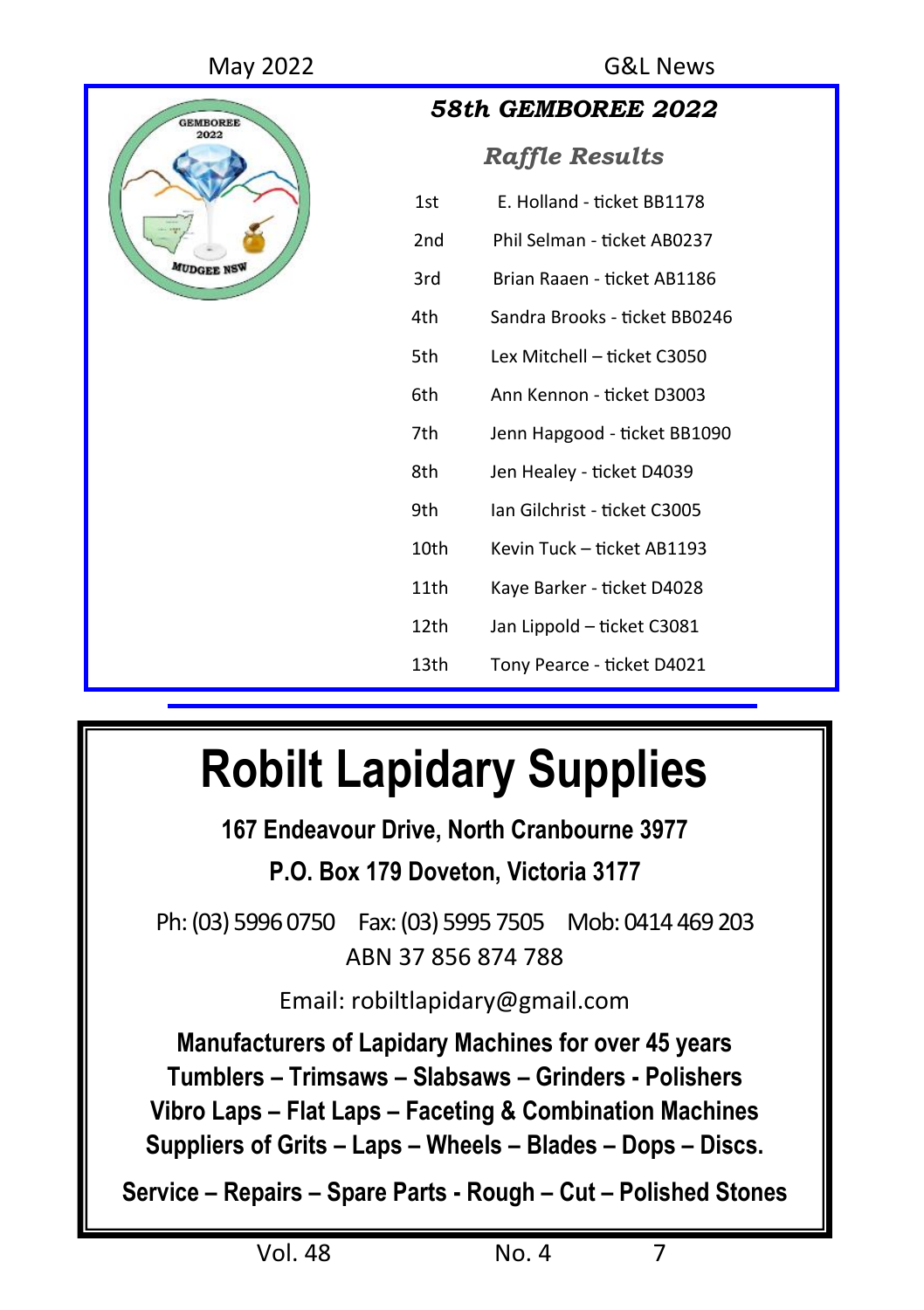

Idyllic Morning at the GEMBOREE Mudgee—Hot Air Balloon above the camping

# australian lapidary supplies

For 50 years we have been manufacturing and supplying quality base metal Findings and Mountings to Lapidary and Craft enthusiasts.

Shop online for a large range of:

Findings

Chains – Neck chains and Bulk chain

Mountings: Rings, Pendants, Brooches, Bracelets etc.

Snap –TiteTM Settings – Sterling Silver and Gold Filled

Discounted and close-out Specials

# www.australianlapidarysupplies.com.au

**Phone: 02 95318922 Email: sales@australianlapidarysupplies.com.au**

## **Discount for Lapidary Clubs and Members**

Simply order online and type in coupon code**: lapidary** at checkout.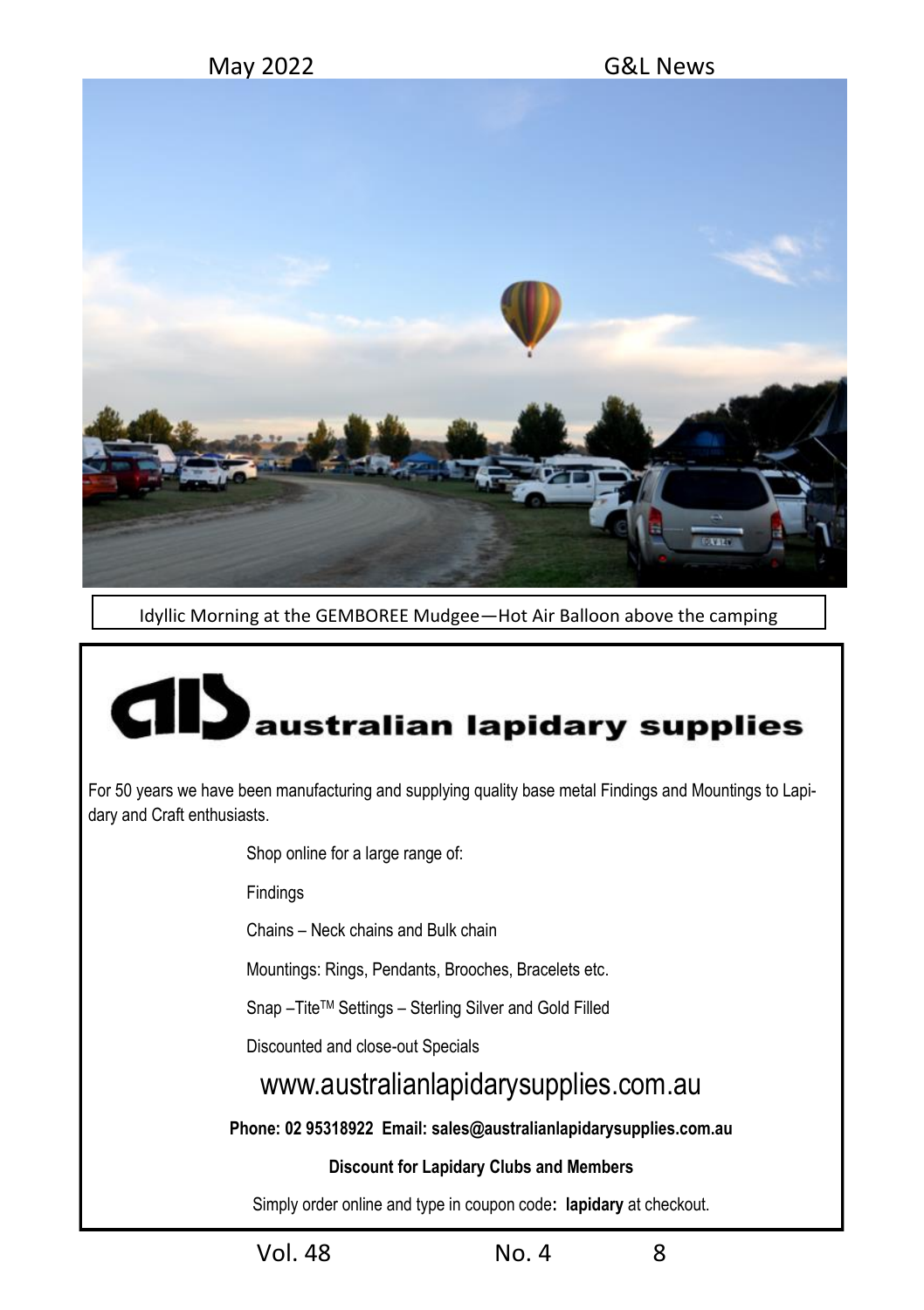# **GEMBOREE 2022 COMPETITION**

The following pages show the results for the NSW Clubs. These results would not have happened without all the judges, pencillers and the back room adders. With over 1014 entries listed this all takes a lot of effort to prepare the entries and then have them judged. There were four full judging days and other entries judged at the homes of some judges. Then there was the judging at show which entails judges working late into the night. We even had the benefit of an interstate judge to help.

So a very big "THANK YOU" to all the Judges who made the show possible.

Congratulation to Western Suburbs Lapidary Club for being Champion Club for 2022.



Barbara Try, Competition Chairperson

Marcia Hill Collecting the Ray Powell Champion Club Trophy from Kathy Selwood & Barbara Try

Paul Sabolta collecting his Alex Amess Trophy Open Facet Cut from Kathy Selwood



Marcia Hill collecting her Earth Stone Trophy for Best Fossil from Kathy Selwood

Lynne Webb collecting her Peter Collins Trophy for Champion Facetor from Kathy

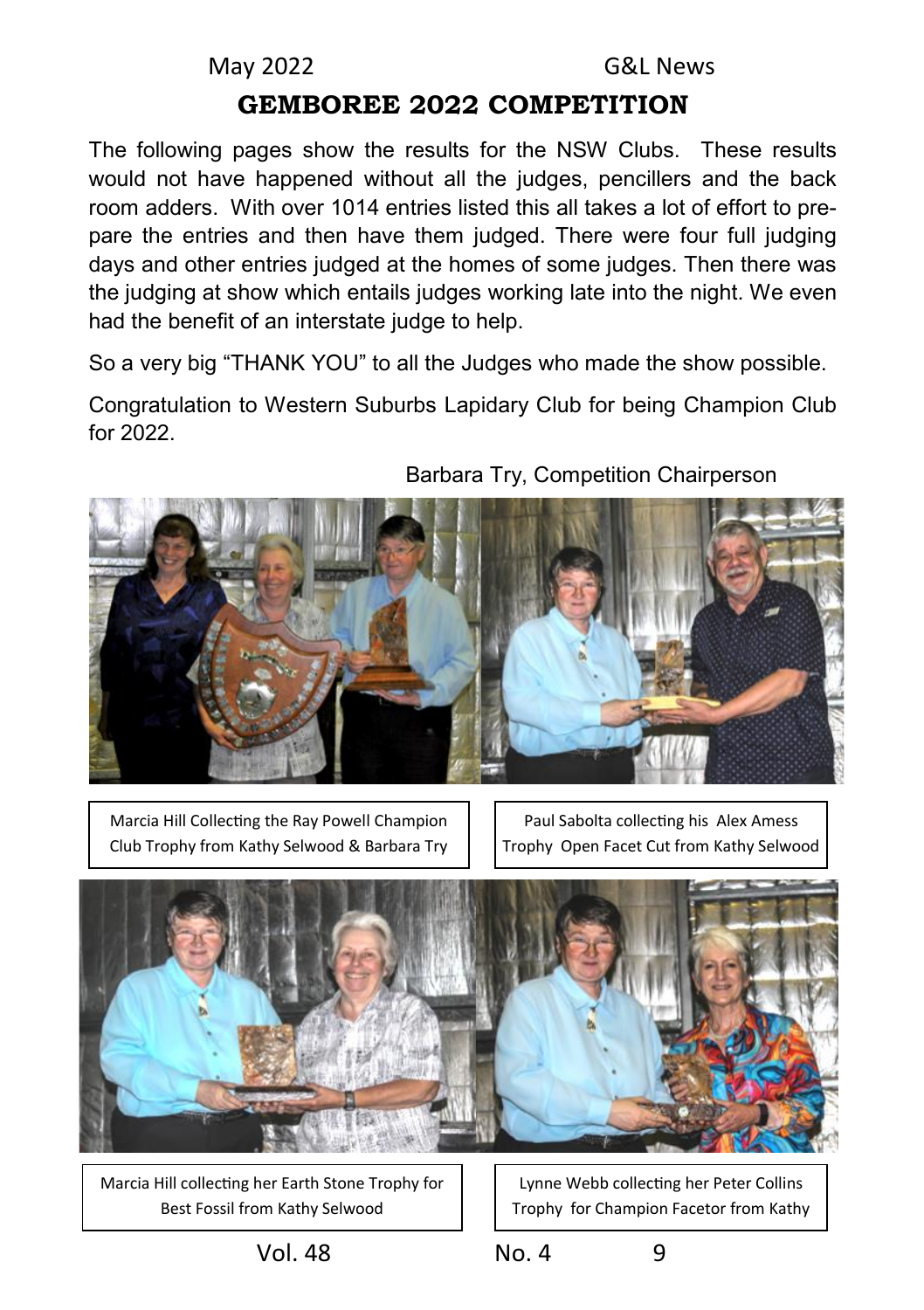# **GEMBOREE® 2022 - NSW - Award Winners**

| <u>O 1A.1</u> | Std Cabochon - Crafts - Open                      |                                                  |               |                  |
|---------------|---------------------------------------------------|--------------------------------------------------|---------------|------------------|
|               | Name:                                             | Club:                                            | Entry         | Points:          |
| 1st           | <b>Honway Louie</b>                               | <b>Nth Dist NSW</b>                              | 870           | 100.00           |
| 1st           | <b>Honway Louie</b>                               | <b>Nth Dist NSW</b>                              | 871           | 100.00           |
| 2nd           | Paul Sabolta                                      | Parramatta                                       | 642           | 99.98            |
| 3rd           | <b>Bob McLean</b>                                 | <b>Port Hacking</b>                              | 92            | 99.96            |
| H/C           | Marcia Hill                                       | <b>Western Suburbs</b>                           | 536           | 99.95            |
| <u>I 1A.2</u> | Std Cabochon - Crafts - Intermediate              |                                                  |               |                  |
|               | Name:                                             | Club:                                            | Entry:        | Points:          |
| 1st           | Averyll Enoka                                     | <b>Western Suburbs</b>                           | 493           | 98.35            |
| 2nd           | <b>Ling Ling Zhang</b><br><b>Belinda Huxtable</b> | <b>Western Suburbs</b><br><b>Western Suburbs</b> | 355           | 97.25            |
| 3rd<br>H/C    | <b>Belinda Huxtable</b>                           | <b>Western Suburbs</b>                           | 452<br>453    | 96.40<br>95.75   |
|               |                                                   |                                                  |               |                  |
| <b>N</b> 1A.3 | Std Cabochon - Crafts - Novice                    |                                                  |               |                  |
|               | Name:                                             | Club:<br>Western Suburbs                         | Entry:<br>372 | Points:<br>97.00 |
| 1st<br>H/C    | Meryl Blundell<br>Meryl Blundell                  | <b>Western Suburbs</b>                           | 371           | 93.50            |
|               |                                                   |                                                  |               |                  |
| 0.1A.5        | Std Cabochon - A/Appeal - Open                    |                                                  |               |                  |
| 2nd           | Name:<br>Paul Sabolta                             | Club:                                            | Entry:        | Points:          |
| 3rd           |                                                   | Parramatta<br><b>Nth Dist NSW</b>                | 643<br>872    | 79.25<br>78.90   |
|               | <b>Honway Louie</b>                               |                                                  |               |                  |
| <u>I 1A.6</u> | Std Cabochon - A/Appeal - Intermediate            |                                                  |               |                  |
|               | Name:                                             | Club:                                            | Entry:        | Points:          |
| 1st           | Averyll Enoka                                     | <b>Western Suburbs</b>                           | 495           | 93.65            |
| 2nd           | Averyll Enoka<br><b>Ling Ling Zhang</b>           | <b>Western Suburbs</b><br><b>Western Suburbs</b> | 496           | 90.50            |
| 3rd<br>H/C    | <b>Belinda Huxtable</b>                           | <b>Western Suburbs</b>                           | 356<br>455    | 87.80<br>86.75   |
|               |                                                   |                                                  |               |                  |
| <u>N 1A.7</u> | Std Cabochon - A/Appeal - Novice                  |                                                  |               |                  |
|               | Name:                                             | Club:                                            | Entry:        | Points:          |
| 1st<br>3rd    | <b>Peter Howard</b><br>Meryl Blundell             | <b>Port Hacking</b><br><b>Western Suburbs</b>    | 197<br>373    | 96.25<br>91.20   |
|               |                                                   |                                                  |               |                  |
| 0.1B.1        | Fancy Cabochon - Crafts - Open                    |                                                  |               |                  |
|               | Name:<br>Marcia Hill                              | Club:                                            | Entry:        | Points:          |
| 1st<br>H/C    |                                                   | <b>Western Suburbs</b><br><b>Western Suburbs</b> | 541           | 99.33            |
|               | Marcia Hill                                       |                                                  | 540           | 97.25            |
| <u>I 1B.2</u> | Fancy Cabochon - Crafts - Intermediate            |                                                  |               |                  |
|               | Name:                                             | Club:                                            | Entry:        | Points:          |
| 1st<br>2nd    | Averyll Enoka                                     | <b>Western Suburbs</b><br><b>Western Suburbs</b> | 497<br>498    | 86.50<br>85.50   |
| 3rd           | Averyll Enoka<br><b>Colin Wright</b>              | <b>Port Hacking</b>                              | 628           |                  |
| 3rd           | <b>Belinda Huxtable</b>                           | <b>Western Suburbs</b>                           | 457           | 84.00<br>84.00   |
|               |                                                   |                                                  |               |                  |
| $N$ 1B.3      | Fancy Cabochon - Crafts - Novice                  |                                                  |               |                  |
|               | Name:                                             | Club:                                            | Entry:<br>375 | Points:<br>85.25 |
| 1st           | Meryl Blundell                                    | <b>Western Suburbs</b>                           |               |                  |
| 0.1B.5        | Fancy Cabochon - A/Appeal - Open                  |                                                  |               |                  |
|               | Name:                                             | Club:                                            | Entry:        | Points:          |
| 1st           | Marcia Hill                                       | Western Suburbs                                  | 542           | 95.38            |
| 2nd<br>3rd    | Peter Zaccaria<br>Marcia Hill                     | <b>Western Suburbs</b><br>Western Suburbs        | 390<br>543    | 94.53<br>92.03   |
| H/C           | <b>Honway Louie</b>                               | <b>Nth Dist NSW</b>                              | 875           | 91.58            |
|               |                                                   |                                                  |               |                  |
| <u>N 1B.6</u> | Fancy Cabochon - A/Appeal - Novice                |                                                  |               |                  |
|               | Name:                                             | Club:                                            | Entry:        | Points:          |
| 1st           | <b>Colin Wright</b>                               | <b>Port Hacking</b>                              | 629<br>376    | 89.50            |
| 2nd           | Meryl Blundell                                    | <b>Western Suburbs</b>                           |               | 84.50            |
| O 2A.1        | Double Std Cab - Crafts - Open                    |                                                  |               |                  |
|               | Name:                                             | Club:                                            | Entry:        | Points:          |
| 1st           | Albert Kim                                        | Western Suburbs                                  | 364           | 100.00           |
| 2nd<br>3rd    | Paul Sabolta<br>Albert Kim                        | Parramatta<br><b>Western Suburbs</b>             | 647<br>363    | 99.97<br>99.95   |
| 3rd           | Paul Sabolta                                      | Parramatta                                       | 646           | 99.95            |
| H/C           | Roger Wilson                                      | <b>Central Coast</b>                             | 62            | 99.90            |
| H/C           | Marcia Hill                                       | <b>Western Suburbs</b>                           | 544           | 99.90            |
|               | Vol. 48                                           | No. 4                                            |               | 10               |
|               |                                                   |                                                  |               |                  |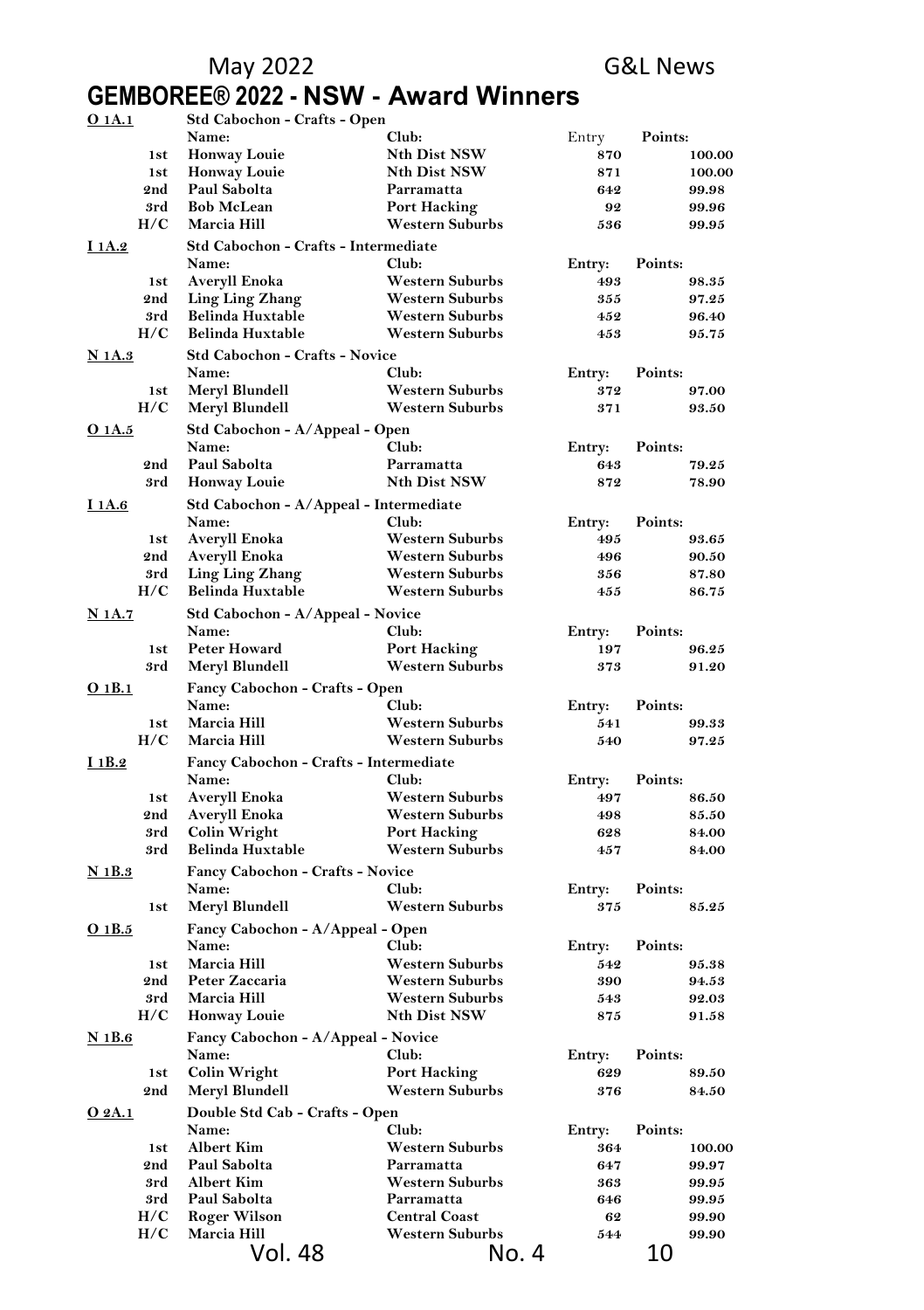| I 2A.2        | Double Std Cab - Crafts - Intermediate            |                              |               |                  |
|---------------|---------------------------------------------------|------------------------------|---------------|------------------|
|               | Name:                                             | Club:                        | Entry:        | Points:          |
| 1st           | Averyll Enoka                                     | <b>Western Suburbs</b>       | 500           | 99.40            |
| 2nd           | Amy Cheung                                        | <b>Nth Dist NSW</b>          | 862           | 99.00            |
| 3rd           | Ling Ling Zhang                                   | <b>Western Suburbs</b>       | 357           | 98.70            |
| N 2A.3        | Double Std Cab - Crafts - Novice                  |                              |               |                  |
|               | Name:                                             | Club:                        | Entry:        | Points:          |
| 1st           | Meryl Blundell                                    | <b>Western Suburbs</b>       | 377           | 97.50            |
| H/C           | <b>Belinda Huxtable</b>                           | <b>Western Suburbs</b>       | 458           | 90.50            |
| $O$ 2B.1      | Double Fancy Cab - Crafts - Open                  |                              |               |                  |
|               | Name:                                             | Club:                        | Entry:        | Points:          |
| 2nd           | Marcia Hill                                       | <b>Western Suburbs</b>       | 546           | 99.70            |
| 3rd           | <b>Barbara Try</b>                                | <b>Nth Dist NSW</b>          | 145           | 99.50            |
| H/C           | <b>Honway Louie</b>                               | <b>Nth Dist NSW</b>          | 879           | 99.45            |
| N 2B.2        | Double Fancy Cab - Crafts - Novice                |                              |               |                  |
|               | Name:                                             | Club:                        | Entry:        | Points:          |
| 1st           | <b>Belinda Huxtable</b>                           | <b>Western Suburbs</b>       | 460           | 96.00            |
| 2nd           | <b>Belinda Huxtable</b>                           | <b>Western Suburbs</b>       | 461           | 95.95            |
| 03.1          | Free Form - Crafts - Open                         |                              |               |                  |
|               | Name:                                             | Club:                        | Entry:        | Points:          |
| 1st           | Peter Zaccaria                                    | <b>Western Suburbs</b>       | 394           | 91.50            |
| 2nd           | Marcia Hill                                       | <b>Western Suburbs</b>       | 549           | 91.00            |
| 3rd           | Peter Zaccaria                                    | <b>Western Suburbs</b>       | 393           | 89.00            |
| H/C           | Paul Sabolta                                      | Parramatta                   | 649           | 88.00            |
| I 3.2         | Free Form - Crafts - Intermediate                 |                              |               |                  |
|               | Name:                                             | Club:                        | Entry:        | Points:          |
| 1st           | <b>Belinda Huxtable</b>                           | <b>Western Suburbs</b>       | 462           | 89.00            |
| 3rd           | Averyll Enoka                                     | <b>Western Suburbs</b>       | 501           | 88.00            |
| H/C           | Averyll Enoka                                     | <b>Western Suburbs</b>       | 502           | 86.75            |
| N 3.3         | Free Form - Crafts - Novice                       |                              |               |                  |
|               | Name:                                             | Club:                        | Entry:        | Points:          |
| 1st           | <b>Sue-Ellen Douglass</b>                         | <b>Western Suburbs</b>       | 416           | 91.00            |
| 2nd           | <b>James McCarthy</b>                             | <b>Port Hacking</b>          | 200           | 88.00            |
| 3rd           | Meryl Blundell                                    | <b>Western Suburbs</b>       | 378           | 86.00            |
| O 3.5         | Free Form - Solid Opal - Crafts - Open            |                              |               |                  |
|               | Name:                                             | Club:                        | Entry:        | Points:          |
| 1st           | <b>Craig Hearn</b>                                | Goulburn                     | 215           | 99.00            |
| 3rd           | <b>Honway Louie</b>                               | <b>Nth Dist NSW</b>          | 882           | 97.50            |
| H/C           | Marcia Hill                                       | <b>Western Suburbs</b>       | 551           | 97.35            |
|               |                                                   |                              |               |                  |
| N3.6          | Free Form - Solid Opal - Crafts - Novice<br>Name: | Club:                        | Entry:        | Points:          |
| 1st           | <b>Sue-Ellen Douglass</b>                         | <b>Western Suburbs</b>       | 419           | 95.90            |
| 2nd           | <b>Sue-Ellen Douglass</b>                         | <b>Western Suburbs</b>       | 418           | 93.40            |
| 3rd           | <b>Roger Wilson</b>                               | <b>Central Coast</b>         | 69            | 93.00            |
| H/C           | <b>Roger Wilson</b>                               | <b>Central Coast</b>         | 68            | 91.60            |
|               | Opal Doublet - Flat Top - Crafts - Open           |                              |               |                  |
| <u>O</u> 4A.1 | Name:                                             | Club:                        | Entry:        | Points:          |
| 2nd           | <b>Barbara Try</b>                                | <b>Nth Dist NSW</b>          | 148           | 97.55            |
| H/C           | <b>Barbara Try</b>                                | <b>Nth Dist NSW</b>          | 149           | 89.60            |
|               |                                                   |                              |               |                  |
| O 4B.1        | Opal Doublet - Domed Top - Crafts - Open          |                              |               |                  |
| 1st           | Name:<br><b>Barbara Try</b>                       | Club:<br><b>Nth Dist NSW</b> | Entry:<br>151 | Points:<br>93.65 |
| 3rd           | Barbara Try                                       | <b>Nth Dist NSW</b>          | 150           | 87.20            |
|               |                                                   |                              |               |                  |
| 05A.1         | Carving - Fully 3-Dimensional - Open              |                              |               |                  |
|               | Name:                                             | Club:                        | Entry:        | Points:          |
| 1st           | <b>Kathy Selwood</b>                              | Orange                       | 81            | 92.75            |
| 2nd<br>3rd    | Jorma Tahka                                       | <b>Nth Dist NSW</b>          | 901           | 86.88            |
|               | Marcia Hill                                       | <b>Western Suburbs</b>       | 601           | 79.75            |
| O 5A.2        | Carving - Fully 3-Dimensional - Open              |                              |               |                  |
|               | Name:                                             | Club:                        | Entry:        | Points:          |
| S/A           | <b>Kathy Selwood</b>                              | Orange                       | 82            | 95.05            |
|               |                                                   |                              |               |                  |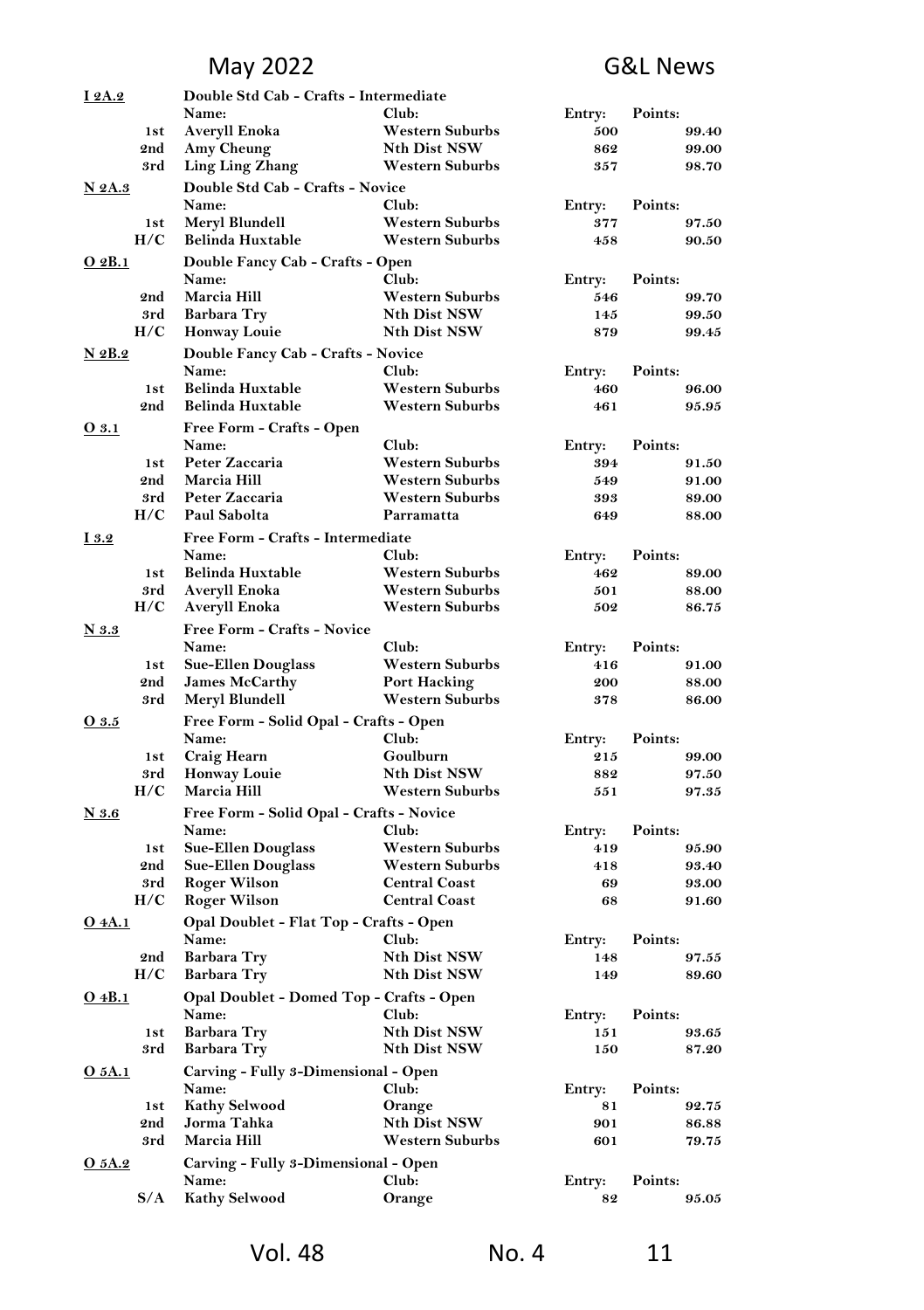| <u>N 5A.3</u>      | Carving - Fully 3-Dimensional - Novice                |                                                  |        |         |
|--------------------|-------------------------------------------------------|--------------------------------------------------|--------|---------|
|                    | Name:                                                 | Club:                                            | Entry: | Points: |
| S/A                | <b>Shirley Flynn</b>                                  | <b>Western Suburbs</b>                           | 934    | 74.75   |
| O 5B.1             | Carving - In Relief - Open                            |                                                  |        |         |
|                    | Name:                                                 | Club:                                            | Entry: | Points: |
| 1st                | <b>Kathy Selwood</b>                                  | Orange                                           | 83     | 93.55   |
| 2nd                | Marcia Hill                                           | <b>Western Suburbs</b>                           | 602    | 88.00   |
| 2nd                | Jorma Tahka                                           | <b>Nth Dist NSW</b>                              | 902    | 88.00   |
| 3rd                | <b>Kathy Selwood</b>                                  | Orange                                           | 84     | 87.00   |
| N 5B.2             | Carving - In Releif - Novice                          |                                                  |        |         |
|                    | Name:                                                 | Club:                                            | Entry: | Points: |
| S/A                | Peter Zaccaria                                        | <b>Western Suburbs</b>                           | 412    | 73.50   |
| 05C.1              | Cameo                                                 |                                                  |        |         |
|                    | Name:                                                 | Club:                                            | Entry: | Points: |
| S/A                | <b>Kathy Selwood</b>                                  | Orange                                           | 85     | 90.25   |
|                    |                                                       |                                                  |        |         |
| O <sub>5</sub> E.1 | Carving not otherwise specified - Open                |                                                  |        |         |
|                    | Name:                                                 | Club:                                            | Entry: | Points: |
| 1st<br>2nd         | <b>Doreen Howitt</b>                                  | <b>Central Coast</b>                             | 129    | 92.75   |
|                    | <b>Kathy Selwood</b>                                  | Orange                                           | 86     | 86.25   |
| <u>N 5E.2</u>      | Carving not otherwise specified - Novice              |                                                  |        |         |
|                    | Name:                                                 | Club:                                            | Entry: | Points: |
| S/A                | Meryl Blundell                                        | Western Suburbs                                  | 379    | 89.50   |
| 06.1               | Scrimshaw - Open                                      |                                                  |        |         |
|                    | Name:                                                 | Club:                                            | Entry: | Points: |
| 2nd                | <b>Kathy Selwood</b>                                  | Orange                                           | 87     | 94.75   |
| $N$ 6.2            | Scrimshaw - Novice                                    |                                                  |        |         |
|                    | Name:                                                 | Club:                                            | Entry: | Points: |
| S/A                | <b>Doreen Howitt</b>                                  | <b>Central Coast</b>                             | 130    | 80.75   |
|                    |                                                       |                                                  |        |         |
| O 8A.1             | Standard Brilliant - Continous Girdle - Open<br>Name: | Club:                                            |        | Points: |
|                    |                                                       |                                                  | Entry: |         |
| 1st                | Cavan O'Mealley                                       | Lismore                                          | 840    | 93.08   |
| 2nd                | Lynne Webb                                            | Illawarra Lapidary                               | 45     | 91.50   |
| 3rd                | Paul Sabolta                                          | Parramatta                                       | 650    | 90.26   |
| H/C                | Peter McIntosh                                        | <b>Nth Dist NSW</b>                              | 838    | 72.88   |
| N 8A.3             |                                                       | Std Round Brilliant - Continuous Girdle - Novice |        |         |
|                    | Name:                                                 | Club:                                            | Entry: | Points: |
| 2nd                | <b>Jeff West</b>                                      | <b>Bathurst</b>                                  | 633    | 84.88   |
| 3rd                | <b>Marissa Karstens</b>                               | AFG (NSW)                                        | 201    | 83.67   |
| H/C                | <b>Robert Castle</b>                                  | Lismore                                          | 136    | 79.65   |
| $O$ 8B.1           | Std Round Brilliant - Faceted Girdle - Open           |                                                  |        |         |
|                    | Name:                                                 | Club:                                            | Entry: | Points: |
| 1st                | Lynne Webb                                            | Illawarra Lapidary                               | 46     | 100.00  |
| 2nd                | Paul Sabolta                                          | Parramatta                                       | 651    | 99.14   |
| N 8B.2             | Standard Brilliant - Faceted Girdle - Novice          |                                                  |        |         |
|                    | Name:                                                 | Club:                                            | Entry: | Points: |
| 1st                | <b>Marissa Karstens</b>                               | AFG (NSW)                                        | 203    | 75.52   |
| 2nd                | <b>Christine Sutter</b>                               | <b>Port Hacking</b>                              | 823    | 73.78   |
| 3rd                | <b>Robert Castle</b>                                  | Lismore                                          | 137    | 68.81   |
|                    |                                                       |                                                  |        |         |
| O 9A.1             | <b>Standard Oblong Step Cut - Open</b>                |                                                  |        |         |
|                    | Name:                                                 | Club:                                            | Entry: | Points: |
| 1st                | <b>Bob McLean</b>                                     | <b>Port Hacking</b>                              | 96     | 100.00  |
| 2nd                | Paul Sabolta                                          | Parramatta                                       | 652    | 99.60   |
| 3rd                | Lynne Webb                                            | Illawarra Lapidary                               | 47     | 99.02   |
| H/C                | Peter McIntosh                                        | <b>Nth Dist NSW</b>                              | 839    | 91.53   |
| <u>I 9B.1</u>      | <b>Standard Square Step Cut - Intermediate</b>        |                                                  |        |         |
|                    | Name:                                                 | Club:                                            | Entry: | Points: |
| 2nd                | Warren Rayner                                         | <b>Port Hacking</b>                              | 194    | 76.82   |
| 3rd                | <b>Neil Adams</b>                                     | Bathurst                                         | 835    | 60.76   |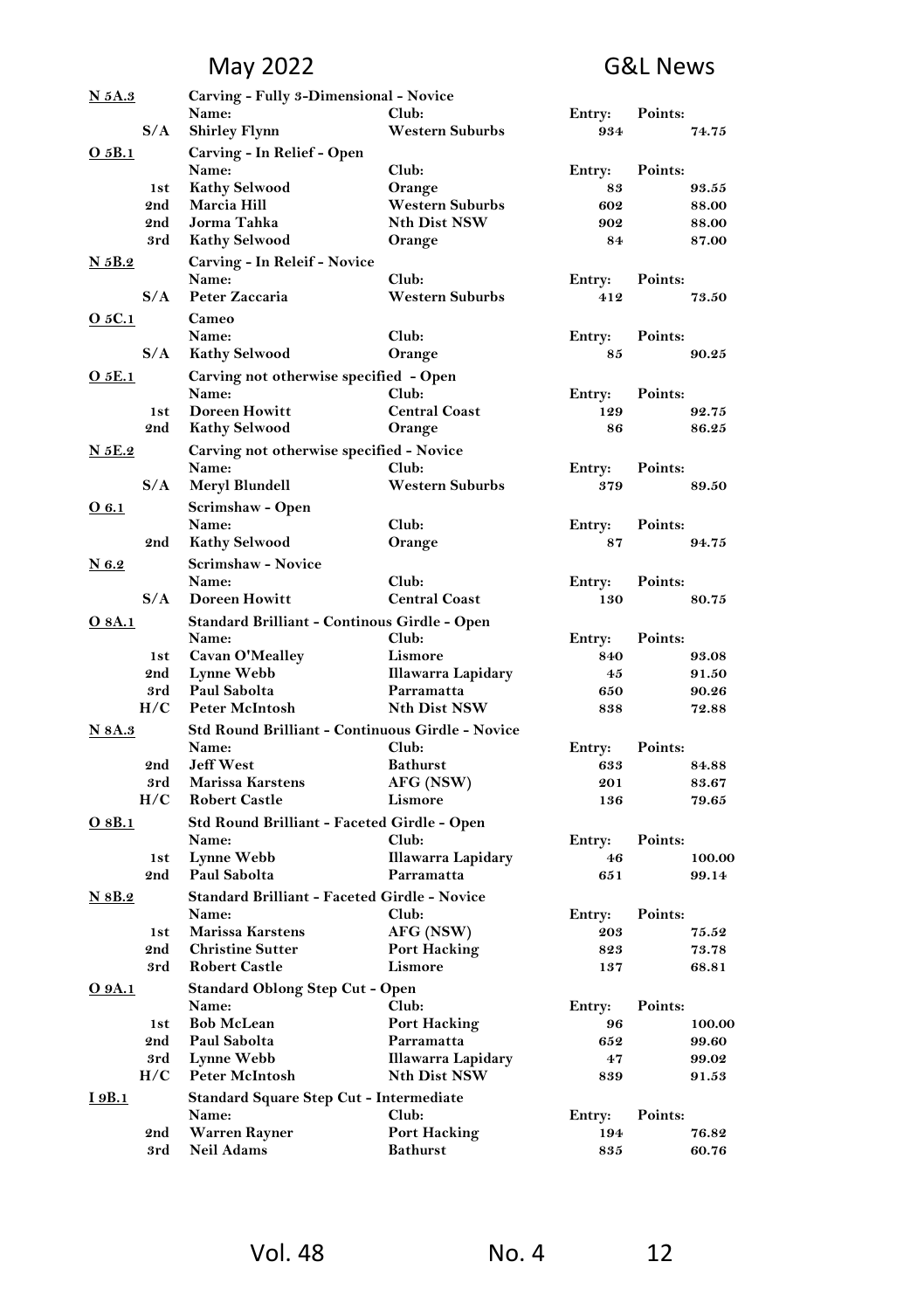| <u>N 9B.2</u> | <b>Standard Square Step Cut - Novice</b>                  |                                            |               |                |
|---------------|-----------------------------------------------------------|--------------------------------------------|---------------|----------------|
|               | Name:                                                     | Club:                                      | Entry:        | Points:        |
| 1st           | <b>Jeff West</b>                                          | <b>Bathurst</b>                            | 635           | 79.70          |
| 2nd           | <b>Robert Castle</b>                                      | Lismore                                    | 138           | 66.23          |
| 3rd           | Julie Schoonderbeek                                       | Orange                                     | 803           | 60.10          |
| 010.1         | Mod. Std Cut - Tumbuka Fulu - Open                        |                                            |               |                |
|               | Name:                                                     | Club:                                      | Entry:        | Points:        |
| 1st           | <b>Lynne Webb</b>                                         | <b>Illawarra Lapidary</b>                  | 48            | 100.00         |
| 2nd           | <b>Bob McLean</b>                                         | Port Hacking                               | 97            | 99.43          |
| O 10.2        | Mod. Std. Cut - Double Square Barion - Open               |                                            |               |                |
|               | Name:                                                     | Club:                                      | Entry:        | Points:        |
| 1st           | Lynne Webb                                                | Illawarra Lapidary                         | 49            | 100.00         |
| <u>N 10.4</u> | Mod. Std. Cut - Gold Octagon - Novice                     |                                            |               |                |
|               | Name:                                                     | Club:                                      | Entry:        | Points:        |
| 1st           | <b>Marissa Karstens</b>                                   | AFG (NSW)                                  | 204           | 86.75          |
| 3rd           | <b>Robert Castle</b>                                      | Lismore                                    | 139           | 62.58          |
| O 11.1        | Fancy Cut - Kristen's Apex - Open                         |                                            |               |                |
|               | Name:                                                     | Club:                                      | Entry:        | Points:        |
| 2nd           | Lynne Webb                                                | Illawarra Lapidary                         | 50            | 98.91          |
| O 11.2        | Fancy Cut - Rings of Fire - Open                          |                                            |               |                |
|               | Name:                                                     | Club:                                      | Entry:        | Points:        |
| 1st           | Paul Sabolta                                              | Parramatta                                 | 653           | 100.00         |
| 2nd           | Lynne Webb                                                | Illawarra Lapidary                         | 51            | 99.21          |
| N 11.4        | Fancy Cut - USFG-1 - Novice                               |                                            |               |                |
|               | Name:                                                     | Club:                                      | Entry:        | Points:        |
| 1st           | <b>Marissa Karstens</b>                                   | AFG (NSW)                                  | $\bf 205$     | 89.21          |
| 2nd           | <b>Jeff West</b>                                          | <b>Bathurst</b>                            | 636           | 85.81          |
| 3rd           | <b>Oliver Eliott</b>                                      | Lismore                                    | 961           | 84.29          |
| O 12A.1       | Tumbled Stones - Preformed Shape - Open                   |                                            |               |                |
|               | Name:                                                     | Club:                                      | Entry:        | Points:        |
| 1st           | Marcia Hill                                               | <b>Western Suburbs</b>                     | 552           | 94.28          |
| 2nd           | Reetta Tahka<br>Reetta Tahka                              | <b>Nth Dist NSW</b><br><b>Nth Dist NSW</b> | 904           | 92.89          |
| 3rd<br>H/C    | Peter Zaccaria                                            | <b>Western Suburbs</b>                     | 903<br>397    | 92.85<br>92.50 |
|               |                                                           |                                            |               |                |
| N 12A.2       | <b>Tumbled Stones - Preformed Shape - Novice</b><br>Name: | Club:                                      |               | Points:        |
| 1st           | <b>Belinda Huxtable</b>                                   | <b>Western Suburbs</b>                     | Entry:<br>464 | 93.95          |
| 2nd           | <b>Belinda Huxtable</b>                                   | <b>Western Suburbs</b>                     | 463           | 93.87          |
| 3rd           | <b>Albert Kim</b>                                         | <b>Western Suburbs</b>                     | 365           | 91.58          |
| H/C           | <b>Albert Kim</b>                                         | <b>Western Suburbs</b>                     | 366           | 89.11          |
| O 12B.1       | Tumbled Stones - Natural Shape - Open                     |                                            |               |                |
|               | Name:                                                     | Club:                                      | Entry:        | Points:        |
| 1st           | Marcia Hill                                               | <b>Western Suburbs</b>                     | 555           | 91.63          |
| 2nd           | Reetta Tahka                                              | <b>Nth Dist NSW</b>                        | 906           | 91.23          |
| 3rd           | Jorma Tahka                                               | <b>Nth Dist NSW</b>                        | 900           | 90.85          |
| H/C           | Peter Zaccaria                                            | <b>Western Suburbs</b>                     | 398           | 90.78          |
| N 12B.2       | Tumbled Stones - Natural Shape - Novice                   |                                            |               |                |
|               | Name:                                                     | Club:                                      | Entry:        | Points:        |
| 1st           | <b>Belinda Huxtable</b>                                   | <b>Western Suburbs</b>                     | 465           | 90.46          |
| 2nd           | Albert Kim                                                | <b>Western Suburbs</b>                     | 367           | 86.72          |
| 3rd           | Belinda Huxtable                                          | <b>Western Suburbs</b>                     | 466           | 85.50          |
| 0.13.1        | Polished Face - Flat Surface - Crafts - Open              |                                            |               |                |
|               | Name:                                                     | Club:                                      | Entry:        | Points:        |
| 1st           | Marcia Hill                                               | <b>Western Suburbs</b>                     | 556           | 98.65          |
| 2nd           | Shirley Flynn                                             | <b>Western Suburbs</b>                     | 911           | 97.00          |
| 3rd           | <b>Barbara Try</b>                                        | <b>Nth Dist NSW</b>                        | 156           | 96.00          |
| 3rd           | Barbara Try                                               | <b>Nth Dist NSW</b>                        | 157           | 96.00          |
| H/C           | <b>Shirley Flynn</b>                                      | Western Suburbs                            | 912           | 95.05          |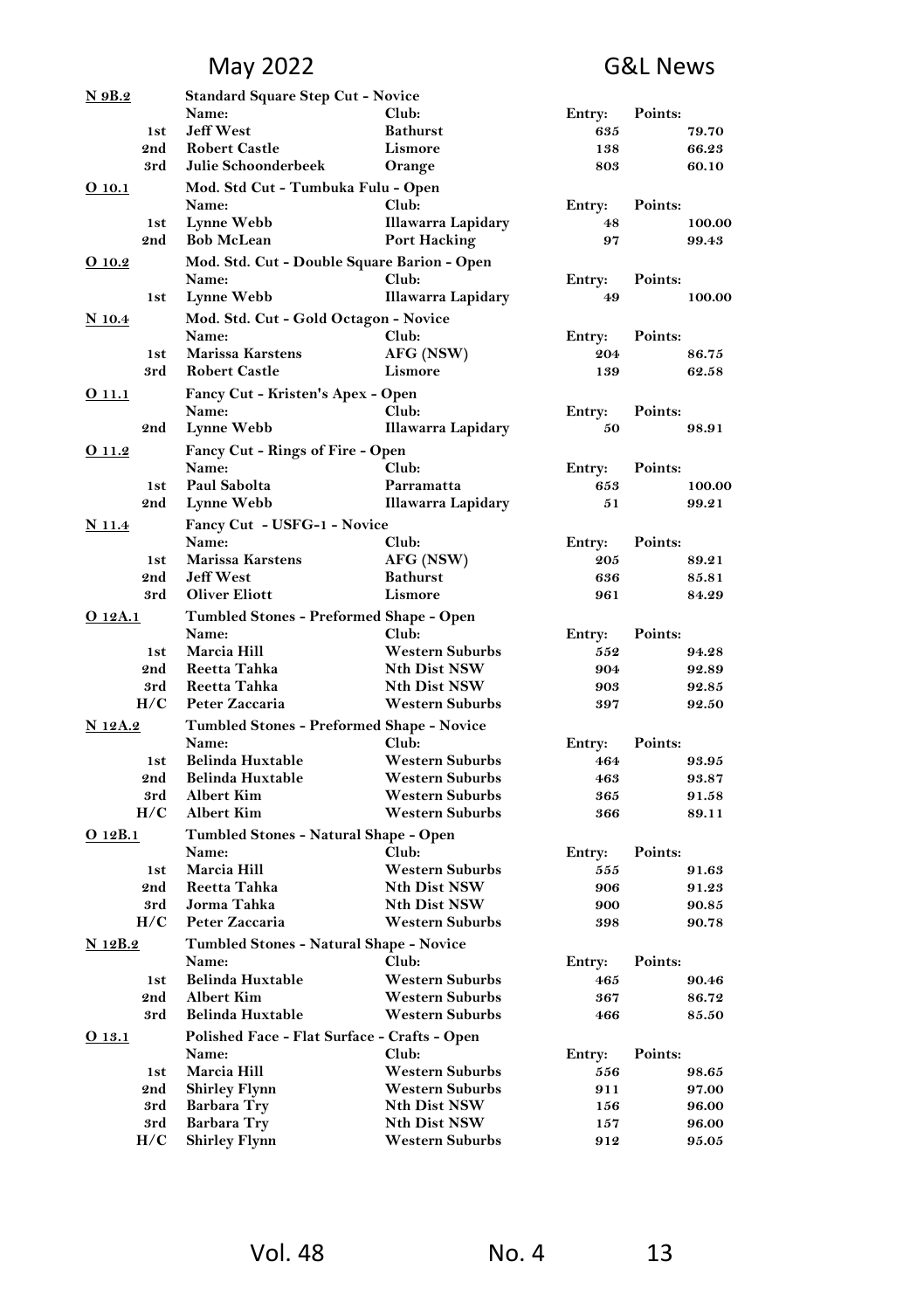| <u>N 13.2</u>  | Polished Face - Flat Surface - Crafts - Novice |                        |                         |                |
|----------------|------------------------------------------------|------------------------|-------------------------|----------------|
|                | Name:                                          | Club:                  | Entry:                  | Points:        |
| 1st            | Reetta Tahka                                   | <b>Nth Dist NSW</b>    | 907                     | 98.40          |
| 2nd            | <b>Sue-Ellen Douglass</b>                      | Western Suburbs        | 421                     | 97.50          |
| 2nd            | <b>Sue-Ellen Douglass</b>                      | <b>Western Suburbs</b> | 420                     | 97.50          |
| 3rd            | Alice Zheng                                    | <b>Nth Dist NSW</b>    | 868                     | 95.25          |
| H/C            | Averyll Enoka                                  | <b>Western Suburbs</b> | 503                     | 92.50          |
| 014.1          | Polished Face - Curved Surface - A/A - Open    |                        |                         |                |
|                | Name:                                          | Club:                  | Entry:                  | Points:        |
| 2nd            | Reetta Tahka                                   | <b>Nth Dist NSW</b>    | 909                     | 92.00          |
| 3rd            | Paul Sabolta                                   | Parramatta             | 654                     | 88.50          |
| 0.16.1         | Gem Trees - Single - Open                      |                        |                         |                |
|                | Name:                                          | Club:                  | Entry:                  | Points:        |
| 1st            | <b>Raymond Smith</b>                           | Parramatta             | $\overline{\mathbf{4}}$ | 91.65          |
| 2nd            | Sigrun Smith                                   | Parramatta             | $\boldsymbol{2}$        | 90.55          |
| 3rd            | <b>Raymond Smith</b>                           | Parramatta             | 3                       | 90.20          |
| H/C            | <b>Sigrun Smith</b>                            | Parramatta             | $\mathbf{1}$            | 88.50          |
| $N$ 16.2       | <b>Gem Trees - Single - Novice</b>             |                        |                         |                |
|                | Name:                                          | Club:                  | Entry:                  | Points:        |
| 2nd            | Averyll Enoka                                  | <b>Western Suburbs</b> | 528                     | 86.70          |
| 3rd            | Averyll Enoka                                  | <b>Western Suburbs</b> | 529                     | 84.75          |
| H/C            | <b>Sue-Ellen Douglass</b>                      | <b>Western Suburbs</b> | 443                     | 82.20          |
|                |                                                |                        |                         |                |
| 0.17.1         | <b>Novelty Gemcraft - Open</b><br>Name:        | Club:                  |                         |                |
|                |                                                | <b>Western Suburbs</b> | Entry:                  | Points:        |
| 3rd            | Marcia Hill                                    |                        | 606                     | 94.13          |
| O 18A.1        | Hand Fabricated Jewellery - Open               |                        |                         |                |
|                | Name:                                          | Club:                  | Entry:                  | Points:        |
| 2nd            | <b>Colin Platt</b>                             | <b>Western Suburbs</b> | 185                     | 93.46          |
| 3rd            | <b>Barbara Try</b>                             | Nth Dist NSW           | 158                     | 92.68          |
| H/C            | Marcia Hill                                    | <b>Western Suburbs</b> | 560                     | 92.23          |
| <u>I 18A.2</u> | Hand Fabricated Jewellery - Intermediate       |                        |                         |                |
|                | Name:                                          | Club:                  | Entry:                  | Points:        |
| 3rd            | <b>Beverley Williams</b>                       | <b>Nth Dist NSW</b>    | 117                     | 97.46          |
| H/C            | <b>Beverley Williams</b>                       | <b>Nth Dist NSW</b>    | 118                     | 96.75          |
| N 18A.3        | Hand Fabricated Jewellery - Novice             |                        |                         |                |
|                | Name:                                          | Club:                  | Entry:                  | Points:        |
| 2nd            | <b>Vivienne Jones</b>                          | <b>Nth Dist NSW</b>    | 98                      | 97.25          |
| 3rd            | Coral Briggs                                   | <b>Nth Dist NSW</b>    | 104                     | 96.03          |
| H/C            | <b>Roger Wilson</b>                            | <b>Central Coast</b>   | 78                      | 96.00          |
| O 18B.1        | Hand Fabricated Jewellery - Open               |                        |                         |                |
|                | Name:                                          | Club:                  | Entry:                  | Points:        |
| 1st            | <b>Honway Louie</b>                            | <b>Nth Dist NSW</b>    | 885                     | 93.88          |
| 2nd            | <b>Honway Louie</b>                            | <b>Nth Dist NSW</b>    | 886                     | 92.68          |
| 3rd            | Marcia Hill                                    | <b>Western Suburbs</b> | 562                     | 90.03          |
| H/C            | <b>Jimmy Lim</b>                               | <b>Bankstown</b>       | 217                     | 88.78          |
| O 18B.2        | Hand Fabricated Jewellery - Open               |                        |                         |                |
|                | Name:                                          | Club:                  | Entry:                  | Points:        |
| 1st            | Marcia Hill                                    | <b>Western Suburbs</b> | 565                     | 91.28          |
|                | <b>Ainslie Flynn</b>                           | <b>Western Suburbs</b> |                         |                |
| 2nd<br>3rd     | Marcia Hill                                    | <b>Western Suburbs</b> | 940<br>564              | 90.61<br>89.73 |
| H/C            |                                                | <b>Nth Dist NSW</b>    |                         |                |
|                | <b>Phillip Williams</b>                        |                        | 114                     | 89.28          |
| I 18B.3        | Hand Fabricated Jewellery - Intermediate       |                        |                         |                |
|                | Name:                                          | Club:                  | Entry:                  | Points:        |
| 2nd            | <b>Sue-Ellen Douglass</b>                      | <b>Western Suburbs</b> | 427                     | 86.33          |
| N 18B.4        | Hand Fabricated Jewellery - Novice             |                        |                         |                |
|                | Name:                                          | Club:                  | Entry:                  | Points:        |
| 1st            | Willem (Bill) Pieterse                         | <b>Port Hacking</b>    | 239                     | 94.25          |
| 3rd            | Belinda Huxtable                               | <b>Western Suburbs</b> | 467                     | 91.08          |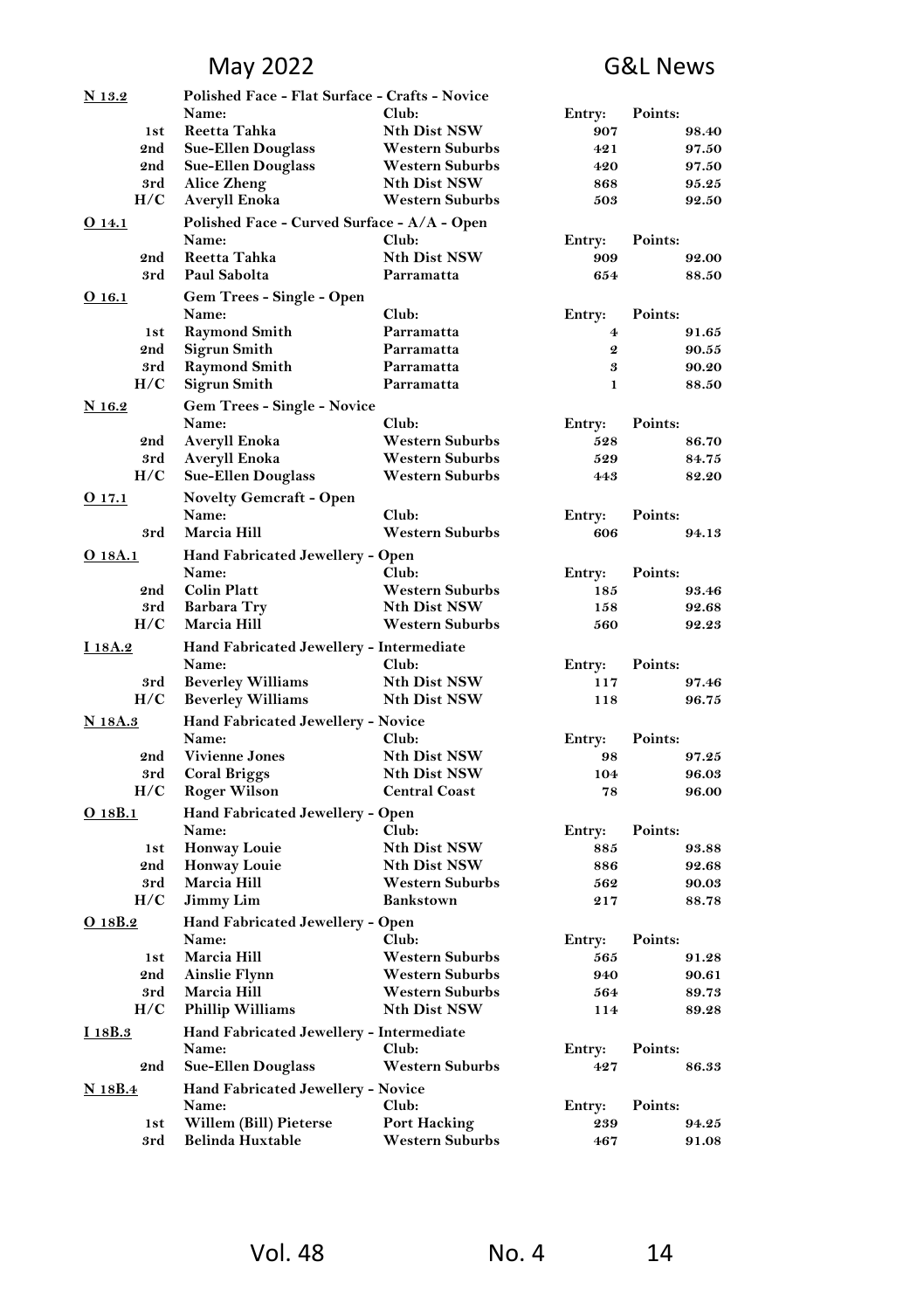| <u>O 18C.1</u> | Hand Fabricated Jewellery - Open                             |                                                  |                   |                  |  |
|----------------|--------------------------------------------------------------|--------------------------------------------------|-------------------|------------------|--|
|                | Name:                                                        | Club:                                            | Entry:<br>Points: |                  |  |
| 1st            | <b>Ainslie Flynn</b>                                         | <b>Western Suburbs</b>                           | 943               | 97.43            |  |
| 2nd            | <b>Ainslie Flynn</b>                                         | <b>Western Suburbs</b>                           | 942               | 95.73            |  |
| 3rd            | <b>Shirley Flynn</b>                                         | <b>Western Suburbs</b>                           | 916               | 94.98            |  |
| H/C            | Marcia Hill                                                  | <b>Western Suburbs</b>                           | 567               | 94.20            |  |
| O 18D.1        | Hand Fabricated Jewellery - Open                             |                                                  |                   |                  |  |
|                | Name:                                                        | Club:                                            | Entry:            | Points:          |  |
| 1st            | Suzanne Buchanan<br>Suzanne Buchanan                         | <b>Western Suburbs</b><br><b>Western Suburbs</b> | 189               | 90.25            |  |
| 2nd<br>3rd     | Marcia Hill                                                  | <b>Western Suburbs</b>                           | 190<br>568        | 89.75            |  |
| H/C            | <b>Shirley Flynn</b>                                         | <b>Western Suburbs</b>                           | 918               | 89.00<br>88.75   |  |
|                |                                                              |                                                  |                   |                  |  |
| <b>N</b> 18D.2 | Hand Fabricated Jewellery - Novice                           |                                                  |                   |                  |  |
| 2nd            | Name:<br><b>Belinda Huxtable</b>                             | Club:<br><b>Western Suburbs</b>                  | Entry:<br>470     | Points:<br>87.50 |  |
| 3rd            | <b>Vivienne Jones</b>                                        | <b>Nth Dist NSW</b>                              | 99                | 85.30            |  |
| H/C            | Averyll Enoka                                                | <b>Western Suburbs</b>                           | 510               | 84.25            |  |
|                |                                                              |                                                  |                   |                  |  |
| O 18E.1        | Wire Wrapped Jewellery - Open<br>Name:                       | Club:                                            |                   |                  |  |
| 2nd            | <b>Honway Louie</b>                                          | <b>Nth Dist NSW</b>                              | Entry:<br>888     | Points:<br>96.13 |  |
|                |                                                              |                                                  |                   |                  |  |
| N 18E.2        | Wire Wrapped Jewellery - Novice                              |                                                  |                   |                  |  |
|                | Name:                                                        | Club:                                            | Entry:            | Points:          |  |
| 1st            | Belinda Huxtable                                             | <b>Western Suburbs</b>                           | 471               | 94.00            |  |
| 2nd            | <b>Belinda Huxtable</b>                                      | <b>Western Suburbs</b>                           | 472               | 91.88            |  |
| 3rd            | <b>Pam Montgomery</b>                                        | Orange                                           | 80                | 89.76            |  |
| H/C            | <b>Doreen Howitt</b>                                         | <b>Central Coast</b>                             | 133               | 88.76            |  |
| O 19A.1        | Cast Jewellery - Entrant Pattern - Open                      |                                                  |                   |                  |  |
|                | Name:                                                        | Club:                                            | Entry:            | Points:          |  |
| 1st            | <b>Ainslie Flynn</b>                                         | <b>Western Suburbs</b>                           | 947               | 94.00            |  |
| 2nd            | <b>Ainslie Flynn</b>                                         | <b>Western Suburbs</b>                           | 946               | 93.25            |  |
| 3rd            | <b>Shirley Flynn</b>                                         | <b>Western Suburbs</b>                           | 922               | 91.75            |  |
| H/C            | Marcia Hill                                                  | <b>Western Suburbs</b>                           | 570               | 87.75            |  |
| N 19A.2        | Cast Jewellery - Entrant Pattern - Novice                    |                                                  |                   |                  |  |
|                | Name:                                                        | Club:                                            | Entry:            | Points:          |  |
| 1st            | Meryl Blundell                                               | <b>Western Suburbs</b>                           | 380               | 95.25            |  |
| 2nd            | Peter Zaccaria                                               | <b>Western Suburbs</b>                           | 399               | 94.88            |  |
| 3rd<br>H/C     | <b>Belinda Huxtable</b>                                      | <b>Western Suburbs</b>                           | 473               | 92.38            |  |
|                | <b>Doreen Howitt</b><br><b>Central Coast</b><br>134<br>89.10 |                                                  |                   |                  |  |
| O 19B.1        | Cast Jewellery - Entrant Pattern - Open                      |                                                  |                   |                  |  |
|                | Name:                                                        | Club:                                            | Entry:            | Points:          |  |
| 1st            | <b>Ainslie Flynn</b>                                         | <b>Western Suburbs</b>                           | 948               | 96.75            |  |
| 2nd            | <b>Vivienne Jones</b>                                        | <b>Nth Dist NSW</b>                              | 101               | 96.25            |  |
| 3rd<br>H/C     | <b>Shirley Flynn</b>                                         | <b>Western Suburbs</b><br><b>Western Suburbs</b> | 924<br>949        | 95.76<br>94.50   |  |
|                | Ainslie Flynn                                                |                                                  |                   |                  |  |
| $O$ 19 $E.1$   | Metal Clay Jewellery - Entrant Pattern - Open                |                                                  |                   |                  |  |
|                | Name:                                                        | Club:                                            | Entry:            | Points:          |  |
| 1st            | <b>Shirley Flynn</b>                                         | <b>Western Suburbs</b>                           | 925               | 92.44            |  |
| 2nd            | <b>Barbara Try</b>                                           | <b>Nth Dist NSW</b>                              | 160               | 91.91            |  |
| 3rd<br>H/C     | <b>Ainslie Flynn</b>                                         | <b>Western Suburbs</b><br><b>Western Suburbs</b> | 950<br>519        | 91.70<br>91.38   |  |
|                | Averyll Enoka                                                |                                                  |                   |                  |  |
| <u>N 19E.2</u> | Metal Clay Jewellery - Entrant Pattern - Novice              |                                                  |                   |                  |  |
|                | Name:                                                        | Club:                                            | Entry:            | Points:          |  |
| S/A            | <b>Sue-Ellen Douglass</b>                                    | <b>Western Suburbs</b>                           | 433               | 93.43            |  |
| 0.19F.1        | Metal Clay Jewellery - Entrant Pattern - Open                |                                                  |                   |                  |  |
|                | Name:                                                        | Club:                                            | Entry:            | Points:          |  |
| 1st            | Marcia Hill                                                  | <b>Western Suburbs</b>                           | 576               | 83.80            |  |
| 2nd            | <b>Ainslie Flynn</b>                                         | <b>Western Suburbs</b>                           | 951               | 74.00            |  |
| O 19G.1        | Metal Clay Jewellery - Entrant Pattern - Open                |                                                  |                   |                  |  |
|                | Name:                                                        | Club:                                            | Entry:            | Points:          |  |
| 1st            | Marcia Hill                                                  | <b>Western Suburbs</b>                           | 578               | 91.00            |  |
| 2nd            | <b>Sue-Ellen Douglass</b>                                    | <b>Western Suburbs</b>                           | 434               | 86.90            |  |
| 3rd            | <b>Sue-Ellen Douglass</b>                                    | <b>Western Suburbs</b>                           | 435               | 81.25            |  |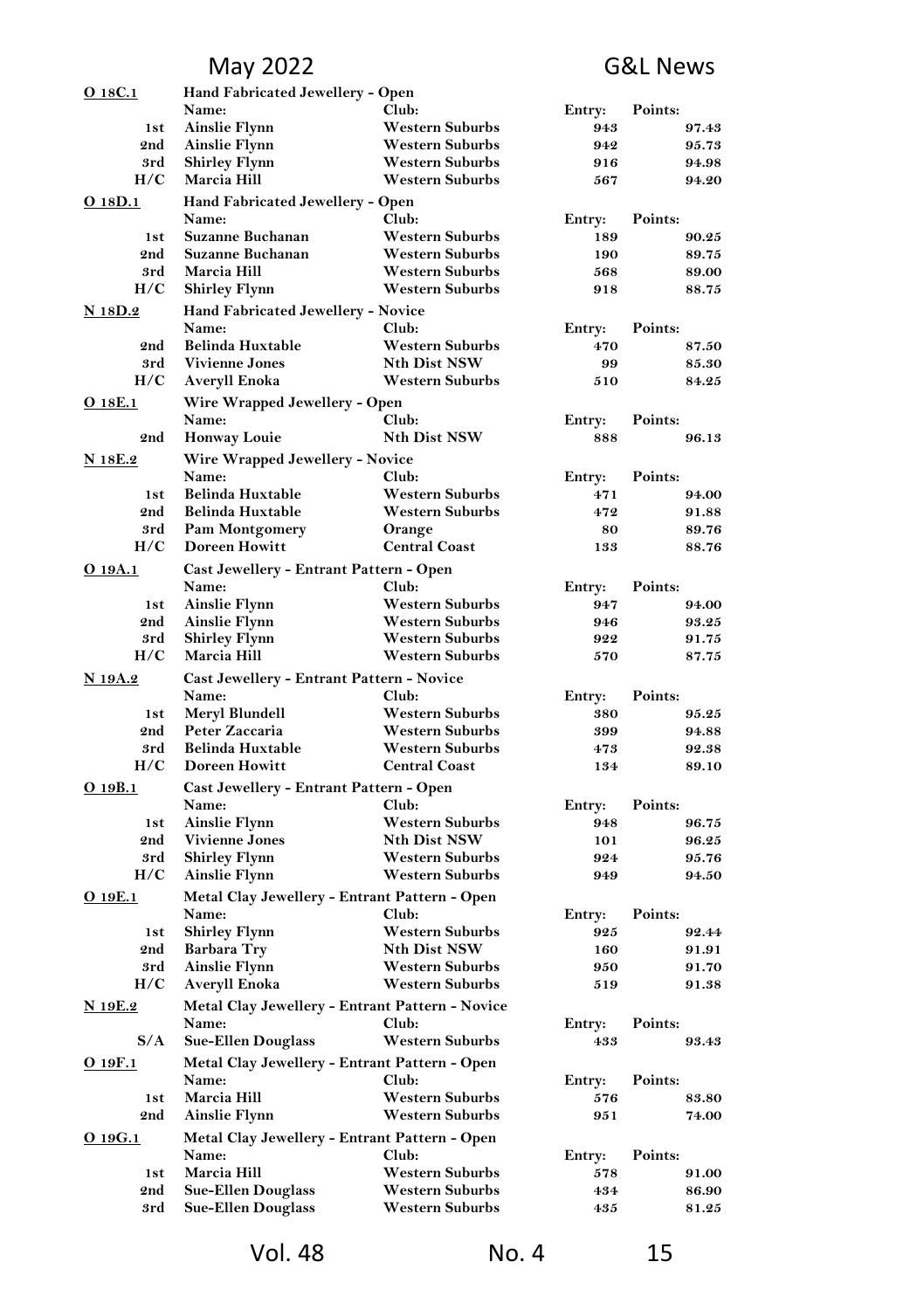| <b>N</b> 19G.2 | Metal Clay Jewellery - Entrant Pattern - Novice   |                        |        |               |
|----------------|---------------------------------------------------|------------------------|--------|---------------|
|                | Name:                                             | Club:                  | Entry: | Points:       |
| S/A            | <b>Sue-Ellen Douglass</b>                         | <b>Western Suburbs</b> | 437    | 92.20         |
| O 20A.1        | Cast Jewellery - Natural Pattern - Open           |                        |        |               |
|                | Name:                                             | Club:                  | Entry: | Points:       |
| 1st            | <b>Shirley Flynn</b>                              | <b>Western Suburbs</b> | 928    | 97.50         |
| 2nd            | <b>Shirley Flynn</b>                              | <b>Western Suburbs</b> | 927    | 93.25         |
| 3rd            | <b>Barbara Try</b>                                | <b>Nth Dist NSW</b>    | 162    | 88.75         |
| H/C            | Marcia Hill                                       | Western Suburbs        | 579    | 88.50         |
|                |                                                   |                        |        |               |
| N 20A.2        | Cast Jewellery - Natural Pattern - Novice         |                        |        |               |
|                | Name:                                             | Club:                  | Entry: | Points:       |
| 1st            | Peter Zaccaria                                    | <b>Western Suburbs</b> | 401    | 90.88         |
| 2nd            | Peter Zaccaria                                    | <b>Western Suburbs</b> | 400    | 86.13         |
| 3rd            | Merylyn Offord                                    | Port Hacking           | 829    | 77.26         |
| H/C            | Merylyn Offord                                    | Port Hacking           | 830    | 75.38         |
| O 20E.1        | Metal Clay Jewellery - Natural Pattern - Open     |                        |        |               |
|                | Name:                                             | Club:                  | Entry: | Points:       |
| 1st            | Marcia Hill                                       | Western Suburbs        | 582    | 94.38         |
| 1st            | Barbara Try                                       | <b>Nth Dist NSW</b>    | 165    | 94.38         |
| 2nd            | Ainslie Flynn                                     | Western Suburbs        | 955    | 94.30         |
| 3rd            | <b>Barbara Try</b>                                | <b>Nth Dist NSW</b>    | 164    | 94.13         |
| H/C            | <b>Shirley Flynn</b>                              | <b>Western Suburbs</b> | 929    | 92.50         |
|                |                                                   |                        |        |               |
| O 21A.1        | Cast Jewellery - Commercial Pattern - Open        |                        |        |               |
|                | Name:                                             | Club:                  | Entry: | Points:       |
| 1st            | <b>Ainslie Flynn</b>                              | <b>Western Suburbs</b> | 957    | 97.68         |
| 2nd            | <b>Ainslie Flynn</b>                              | <b>Western Suburbs</b> | 956    | 97.00         |
| 3rd            | <b>Barbara Try</b>                                | <b>Nth Dist NSW</b>    | 167    | 96.25         |
| H/C            | Marcia Hill                                       | <b>Western Suburbs</b> | 583    | 96.00         |
| N 21A.2        | Cast Jewellery - Commercial Pattern - Novice      |                        |        |               |
|                | Name:                                             | Club:                  | Entry: | Points:       |
| 1st            | Peter Zaccaria                                    | <b>Western Suburbs</b> | 402    | 90.50         |
| 2nd            | Averyll Enoka                                     | <b>Western Suburbs</b> | 521    | 88.75         |
| 3rd            | Peter Zaccaria                                    | <b>Western Suburbs</b> | 403    | 87.50         |
|                |                                                   |                        |        |               |
| O 21D.1        | Cast Jewellery - Commercial Patterns - Open       |                        |        |               |
|                | Name:                                             | Club:                  | Entry: | Points:       |
| S/A            | Marcia Hill                                       | <b>Western Suburbs</b> | 585    | 85.50         |
| O 23A.1        | <b>Combined Jewellery - Open</b>                  |                        |        |               |
|                | Name:                                             | Club:                  | Entry: | Points:       |
| S/A            | <b>Ainslie Flynn</b>                              | Western Suburbs        | 958    | 96.96         |
| N 23A.2        | <b>Combined Jewellery - Novice</b>                |                        |        |               |
|                | Name:                                             | Club:                  | Entry: | Points:       |
| 1st            | <b>Shirley Flynn</b>                              | <b>Western Suburbs</b> | 913    | 96.30         |
| 2nd            | <b>Ainslie Flynn</b>                              | <b>Western Suburbs</b> | 937    | 96.28         |
| H/C            | <b>Colin Platt</b>                                | <b>Western Suburbs</b> | 186    | 95.75         |
|                |                                                   |                        |        |               |
| O 24A.1        | <b>Enamelled Jewellery - Open</b>                 |                        |        |               |
|                | Name:                                             | Club:                  | Entry: | Points:       |
| 1st            | <b>Barbara Try</b>                                | <b>Nth Dist NSW</b>    | 168    | 92.73         |
| 2nd            | Jimmy Lim                                         | <b>Bankstown</b>       | 223    | 92.51         |
| 3rd            | <b>Barbara Try</b>                                | <b>Nth Dist NSW</b>    | 169    | 89.28         |
| H/C            | Jimmy Lim                                         | Bankstown              | 224    | 87.25         |
| N 24A.2        | <b>Enamelled Jewellery - Novice</b>               |                        |        |               |
|                | Name:                                             | Club:                  | Entry: | Points:       |
| 1st            | <b>Coral Briggs</b>                               | <b>Nth Dist NSW</b>    | 108    | 81.26         |
| 2nd            | Peter Zaccaria                                    | <b>Western Suburbs</b> | 404    | 79.75         |
| 3rd            | <b>Coral Briggs</b>                               | <b>Nth Dist NSW</b>    | 107    | 78.50         |
| H/C            | Peter Zaccaria                                    | <b>Western Suburbs</b> | 405    | ${\bf 75.25}$ |
|                |                                                   |                        |        |               |
| 0.24C.1        | <b>Enamelled jewellery in Cast Setting - Open</b> |                        |        |               |
|                | Name:                                             | Club:                  | Entry: | Points:       |
| S/A            | Marcia Hill                                       | Western Suburbs        | 591    | 85.63         |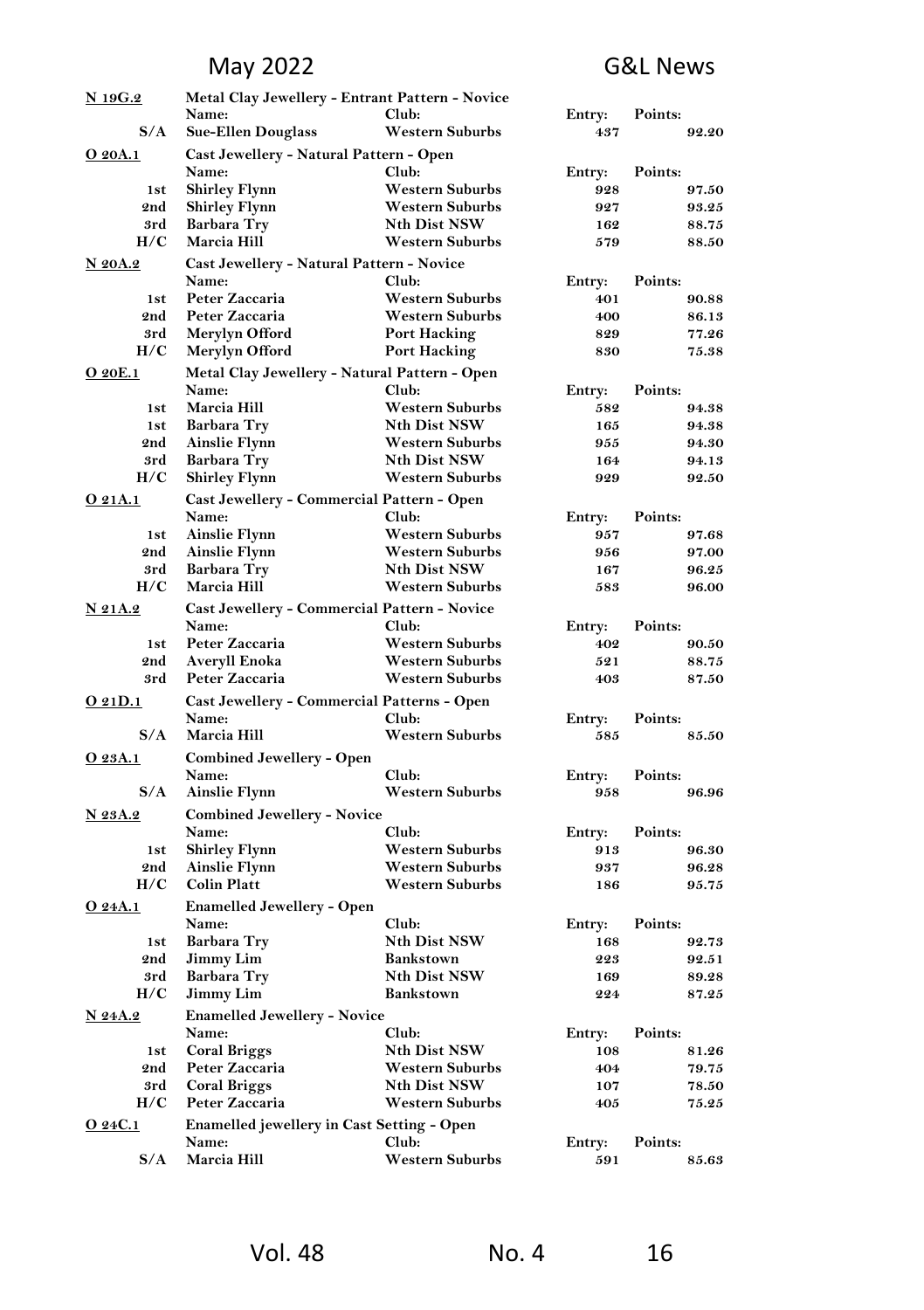| 025.1          | <b>Commercial Mount Jewellery - Open</b>      |                        |        |         |
|----------------|-----------------------------------------------|------------------------|--------|---------|
|                | Name:                                         | Club:                  | Entry: | Points: |
| 1st            | <b>Barbara Try</b>                            | <b>Nth Dist NSW</b>    | 171    | 97.75   |
| 2nd            | Peter Zaccaria                                | <b>Western Suburbs</b> | 406    | 97.50   |
| 2nd            | <b>Honway Louie</b>                           | <b>Nth Dist NSW</b>    | 889    | 97.50   |
| 3rd            | <b>Honway Louie</b>                           | <b>Nth Dist NSW</b>    | 890    | 97.25   |
| H/C            | Marcia Hill                                   | Western Suburbs        | 593    | 97.00   |
| I 25.2         | Commercial Mount Jewellery - Intermediate     |                        |        |         |
|                | Name:                                         | Club:                  | Entry: | Points: |
| 1st            | Meryl Blundell                                | <b>Western Suburbs</b> | 383    | 98.75   |
| 2nd            | Averyll Enoka                                 | <b>Western Suburbs</b> | 522    | 98.25   |
| 3rd            | Meryl Blundell                                | <b>Western Suburbs</b> | 382    | 97.88   |
| H/C            | <b>Albert Kim</b>                             | <b>Western Suburbs</b> | 370    | 96.38   |
|                |                                               |                        |        |         |
| $N$ 25.3       | <b>Commercial Mount Jewellery - Novice</b>    |                        |        | Points: |
|                | Name:                                         | Club:                  | Entry: |         |
| 1st            | Averyll Enoka                                 | Western Suburbs        | 525    | 99.25   |
| 2nd            | <b>Belinda Huxtable</b>                       | <b>Western Suburbs</b> | 478    | 99.00   |
| 3rd            | Alice Zheng                                   | <b>Nth Dist NSW</b>    | 869    | 98.25   |
| H/C            | Belinda Huxtable                              | <b>Western Suburbs</b> | 477    | 97.75   |
| O 26A.1        | <b>Enamelled Jewellery - Open</b>             |                        |        |         |
|                | Name:                                         | Club:                  | Entry: | Points: |
| 1st            | <b>Barbara Try</b>                            | <b>Nth Dist NSW</b>    | 172    | 93.78   |
| 2nd            | <b>Barbara Try</b>                            | <b>Nth Dist NSW</b>    | 173    | 93.41   |
| 3rd            | <b>Jimmy Lim</b>                              | Bankstown              | 225    | 93.05   |
| H/C            | <b>Jimmy Lim</b>                              | Bankstown              | 226    | 92.03   |
| O 26B.1        | <b>Enamelled Jewellery - Open</b>             |                        |        |         |
|                | Name:                                         | Club:                  | Entry: | Points: |
| 1st            | Jimmy Lim                                     | <b>Bankstown</b>       | 228    | 95.18   |
| 2nd            | <b>Barbara Try</b>                            | <b>Nth Dist NSW</b>    | 175    | 93.68   |
|                |                                               | <b>Nth Dist NSW</b>    |        |         |
| 3rd<br>H/C     | <b>Barbara Try</b>                            | Western Suburbs        | 174    | 91.78   |
|                | Marcia Hill                                   |                        | 597    | 89.03   |
| N 26B.2        | <b>Enamelled Jewellery - Novice</b>           |                        |        |         |
|                | Name:                                         | Club:                  | Entry: | Points: |
| 1st            | <b>Vivienne Jones</b>                         | <b>Nth Dist NSW</b>    | 103    | 84.63   |
| 2nd            | <b>Vivienne Jones</b>                         | <b>Nth Dist NSW</b>    | 102    | 79.25   |
| 3rd            | Alanna Lever                                  | <b>Central Coast</b>   | 892    | 74.25   |
| H/C            | <b>Sue-Ellen Douglass</b>                     | Western Suburbs        | 441    | 63.50   |
| O 26C.1        | <b>Enamelling - Open</b>                      |                        |        |         |
|                | Name:                                         | Club:                  | Entry: | Points: |
| 1st            | <b>Barbara Try</b>                            | <b>Nth Dist NSW</b>    | 176    | 93.65   |
| 2nd            | <b>Jimmy Lim</b>                              | Bankstown              | 230    | 91.30   |
| 3rd            | <b>Barbara Try</b>                            | <b>Nth Dist NSW</b>    | 177    | 90.15   |
| H/C            | <b>Jimmy Lim</b>                              | <b>Bankstown</b>       | 229    | 88.50   |
|                |                                               |                        |        |         |
| <u>N 26C.2</u> | <b>Enamelling - Novice</b><br>Name:           | Club:                  |        | Points: |
| S/A            |                                               |                        | Entry: |         |
|                | Alanna Lever                                  | <b>Central Coast</b>   | 893    | 84.00   |
| O 27A.1        | General Metalcraft - Open                     |                        |        |         |
|                | Name:                                         | Club:                  | Entry: | Points: |
| 1st            | <b>Colin Platt</b>                            | <b>Western Suburbs</b> | 187    | 91.00   |
| 2nd            | <b>Shirley Flynn</b>                          | <b>Western Suburbs</b> | 932    | 87.25   |
| 3rd            | <b>Shirley Flynn</b>                          | <b>Western Suburbs</b> | 933    | 84.50   |
| H/C            | <b>Ainslie Flynn</b>                          | <b>Western Suburbs</b> | 960    | 78.25   |
| O 32A.1        | Fossil - Non-Display - Single Specimen - Open |                        |        |         |
|                | Name:                                         | Club:                  | Entry: | Points: |
| 1st            | Marcia Hill                                   | Western Suburbs        | 610    | 96.50   |
| 2nd            | Marcia Hill                                   | Western Suburbs        | 611    | 95.50   |
| 3rd            | Barbara Try                                   | Nth Dist NSW           | 178    | 90.00   |
|                |                                               |                        |        |         |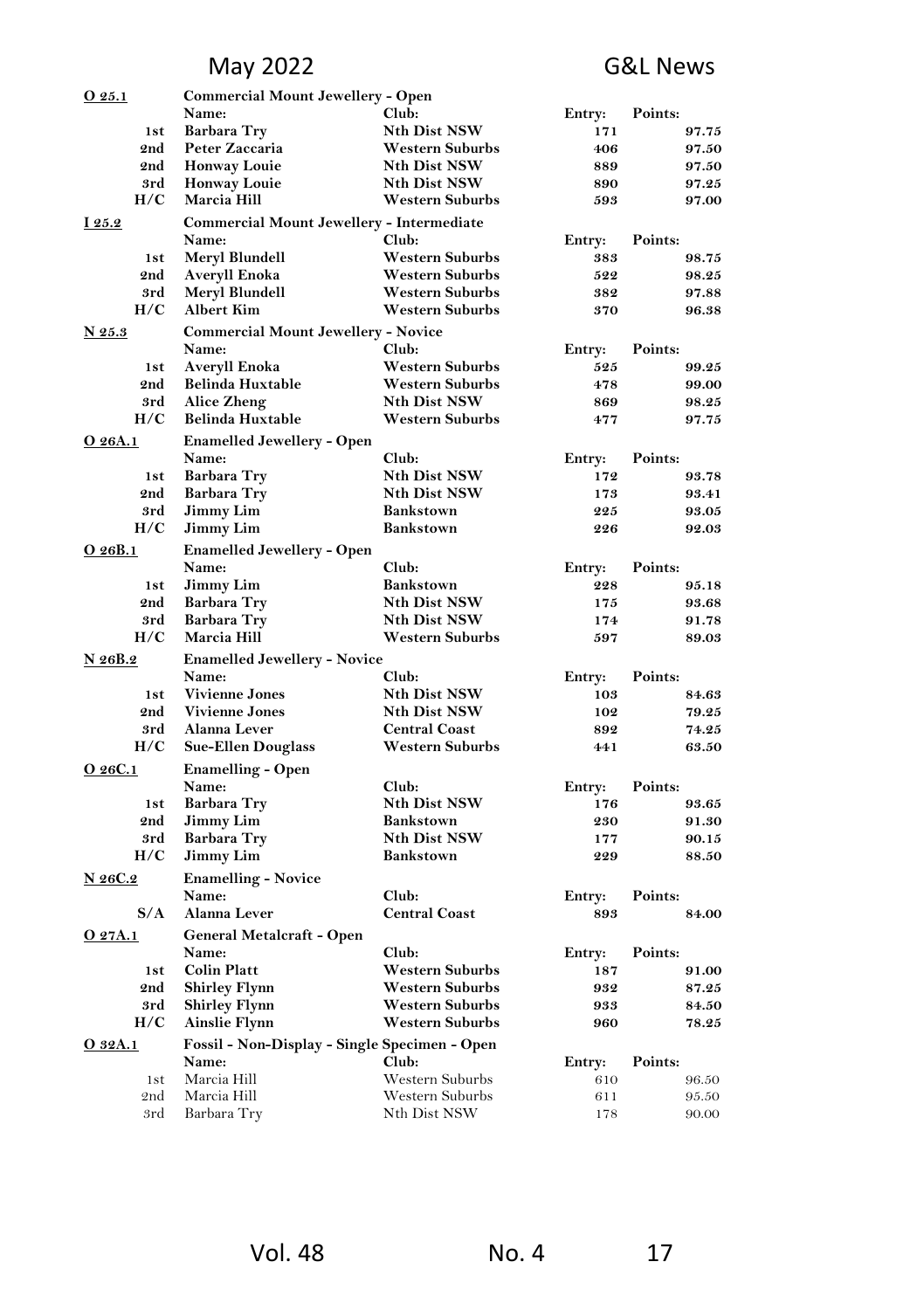| <u>N 32A.2</u> |                                                | Fossil - Non-Display - Single Specimen - Novice  |        |                |
|----------------|------------------------------------------------|--------------------------------------------------|--------|----------------|
|                | Name:                                          | Club:                                            | Entry: | Points:        |
| 1st            | Averyll Enoka                                  | <b>Western Suburbs</b>                           | 530    | 97.00          |
| 2nd            | <b>Belinda Huxtable</b>                        | <b>Western Suburbs</b>                           | 480    | 91.00          |
| 2nd            | <b>Belinda Huxtable</b>                        | <b>Western Suburbs</b>                           | 479    | 91.00          |
| 3rd            | Averyll Enoka                                  | <b>Western Suburbs</b>                           | 531    | 84.00          |
| H/C            | Lucinda Hook                                   | <b>Fossil Club</b>                               | 123    | 77.00          |
| O 32A.3        | Fossil - Non-Display - Single Specimen - Open  |                                                  |        |                |
|                | Name:                                          | Club:                                            | Entry: | Points:        |
| 1st            | Marcia Hill                                    | <b>Western Suburbs</b>                           | 613    | 99.00          |
| 3rd            | <b>Barbara Try</b>                             | <b>Nth Dist NSW</b>                              | 180    | 88.00          |
|                |                                                |                                                  |        |                |
| N 32A.4        |                                                | Fossil - Non-Display - Single Specimen - Novice  |        |                |
|                | Name:                                          | Club:                                            | Entry: | Points:        |
| 1st            | <b>Belinda Huxtable</b>                        | <b>Western Suburbs</b>                           | 481    | 96.50          |
| 2nd            | Averyll Enoka                                  | <b>Western Suburbs</b>                           | 532    | 95.50          |
| 3rd            | <b>Belinda Huxtable</b>                        | <b>Western Suburbs</b>                           | 482    | 94.50          |
| H/C            | Averyll Enoka                                  | <b>Western Suburbs</b>                           | 533    | 87.50          |
| O 32B.1        | Fossils - Non Display - Grp of 3, Mixed - Open |                                                  |        |                |
|                | Name:                                          | Club:                                            | Entry: | Points:        |
| 1st            | Marcia Hill                                    | <b>Western Suburbs</b>                           | 614    | 90.67          |
| 3rd            | Marcia Hill                                    | <b>Western Suburbs</b>                           | 615    | 79.33          |
| O 32B.2        | Fossils - Non Display - Grp of 3, Mixed - Open |                                                  |        |                |
|                | Name:                                          | Club:                                            | Entry: | Points:        |
| 1st            | Marcia Hill                                    | <b>Western Suburbs</b>                           | 616    | 90.33          |
| 2nd            | Marcia Hill                                    | <b>Western Suburbs</b>                           | 617    | 88.67          |
|                |                                                |                                                  |        |                |
| N 32B.3        |                                                | Fossils - Non Display - Grp of 3, Mixed - Novice |        |                |
|                | Name:                                          | Club:                                            | Entry: | Points:        |
| 1st            | Averyll Enoka                                  | <b>Western Suburbs</b>                           | 535    | 90.67          |
| 2nd            | <b>Averyll Enoka</b>                           | <b>Western Suburbs</b>                           | 534    | 88.33          |
| 3rd            | <b>Belinda Huxtable</b>                        | Western Suburbs                                  | 484    | 85.67          |
| H/C            | Belinda Huxtable                               | <b>Western Suburbs</b>                           | 483    | 82.01          |
| <u>O 34A.1</u> | Mineral - Single Specimen - Open               |                                                  |        |                |
|                | Name:                                          | Club:                                            | Entry: | Points:        |
| H/C            | Marcia Hill                                    | <b>Western Suburbs</b>                           | 618    | 71.00          |
| <b>N</b> 34A.2 | <b>Mineral - Single Specimen - Novice</b>      |                                                  |        |                |
|                | Name:                                          | Club:                                            | Entry: | Points:        |
| 1st            | <b>Belinda Huxtable</b>                        | <b>Western Suburbs</b>                           | 486    | 92.75          |
| 2nd            | <b>Sue-Ellen Douglass</b>                      | <b>Western Suburbs</b>                           | 444    | 86.00          |
| 3rd            | <b>Sue-Ellen Douglass</b>                      | Western Suburbs                                  | 445    | 84.25          |
| H/C            | Belinda Huxtable                               | <b>Western Suburbs</b>                           | 485    | 83.50          |
|                |                                                |                                                  |        |                |
| <u>O 34A.4</u> | Mineral - Single Specimen - Open               |                                                  |        |                |
|                | Name:                                          | Club:                                            | Entry: | Points:        |
| 1st            | Marcia Hill                                    | <b>Western Suburbs</b>                           | 620    | 94.00          |
| <b>N</b> 34A.5 | <b>Mineral - Single Specimen - Novice</b>      |                                                  |        |                |
|                | Name:                                          | Club:                                            | Entry: | Points:        |
| 1st            | <b>Belinda Huxtable</b>                        | <b>Western Suburbs</b>                           | 488    | 88.00          |
| 2nd            | <b>Belinda Huxtable</b>                        | <b>Western Suburbs</b>                           | 487    | 78.00          |
| 3rd            | <b>Sue-Ellen Douglass</b>                      | <b>Western Suburbs</b>                           | 446    | 66.00          |
| O 34B.1        | Minerals - Group of 3, Miniature - Open        |                                                  |        |                |
|                | Name:                                          | Club:                                            | Entry: | Points:        |
| 3rd            | Marcia Hill                                    | <b>Western Suburbs</b>                           | 623    |                |
| H/C            | Marcia Hill                                    |                                                  |        | 84.16<br>83.25 |
|                |                                                | <b>Western Suburbs</b>                           | 622    |                |
| N 34B.2        | Minerals - Group of 3, Miniature - Novice      |                                                  |        |                |
|                | Name:                                          | Club:                                            | Entry: | Points:        |
| 1st            | <b>Sue-Ellen Douglass</b>                      | <b>Western Suburbs</b>                           | 449    | 78.33          |
| 2nd            | <b>Belinda Huxtable</b>                        | <b>Western Suburbs</b>                           | 489    | 76.67          |
| 3rd            | <b>Sue-Ellen Douglass</b>                      | Western Suburbs                                  | 448    | 73.66          |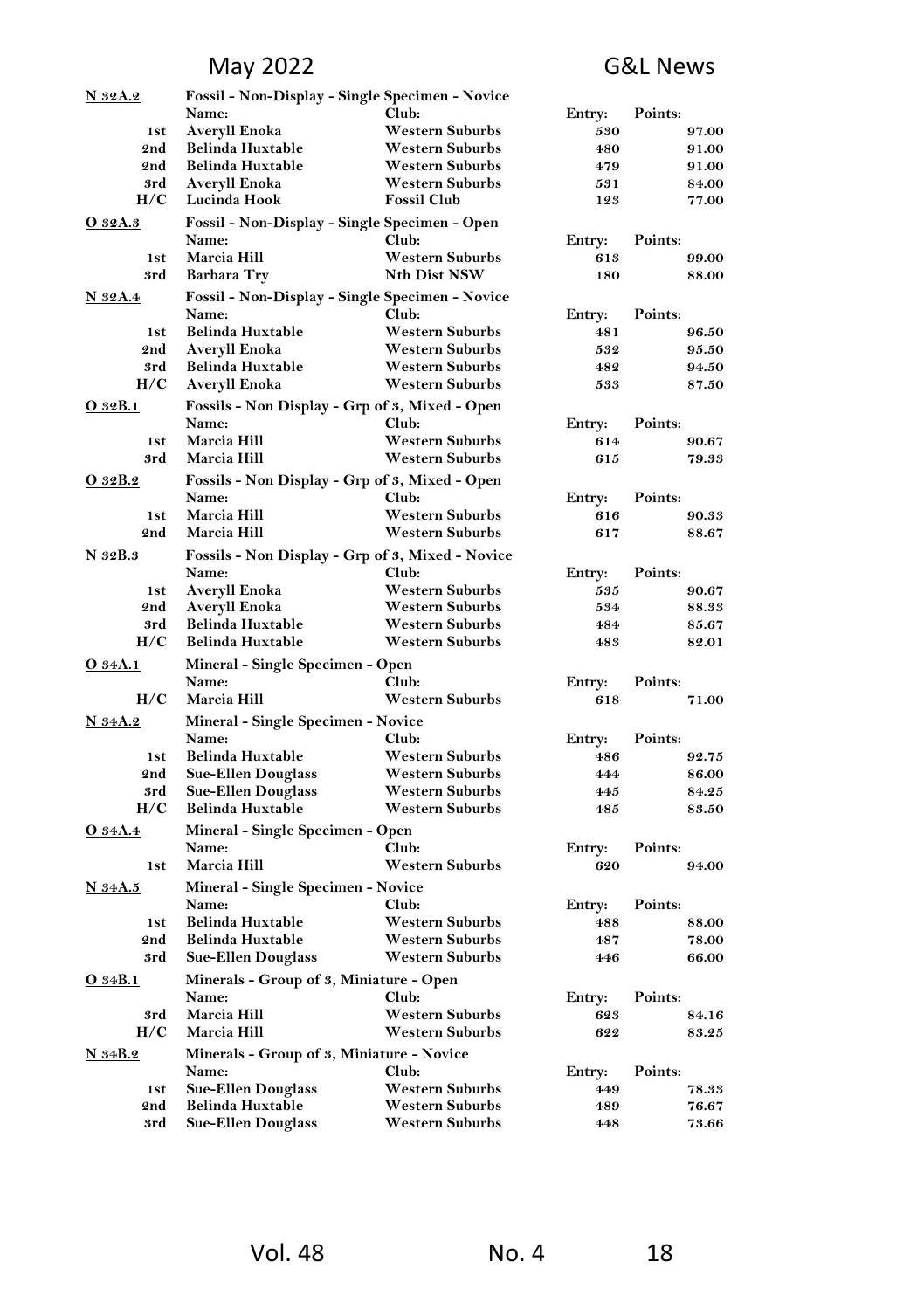| O 34B.4 | Minerals - Group of 3, Thumbnail - Open   |                        |              |         |  |
|---------|-------------------------------------------|------------------------|--------------|---------|--|
|         | Name:                                     | Entry:                 | Points:      |         |  |
| 1st     | Marcia Hill                               | <b>Western Suburbs</b> | 625          | 81.00   |  |
| 2nd     | Jimmy Lim                                 | <b>Bankstown</b>       | 231          | 80.67   |  |
| 3rd     | Marcia Hill                               | <b>Western Suburbs</b> | 76.67<br>624 |         |  |
| H/C     | Jimmy Lim                                 | <b>Bankstown</b>       | 232          | 76.33   |  |
| N 34B.5 | Minerals - Group of 3, Thumbnail - Novice |                        |              |         |  |
|         | Name:                                     | Club:                  | Entry:       | Points: |  |
| 1st     | <b>Belinda Huxtable</b>                   | <b>Western Suburbs</b> | 492          | 90.00   |  |
| 2nd     | <b>Sue-Ellen Douglass</b>                 | <b>Western Suburbs</b> | 451          | 88.00   |  |
| 3rd     | <b>Belinda Huxtable</b>                   | <b>Western Suburbs</b> | 491          | 84.33   |  |
| H/C     | <b>Sue-Ellen Douglass</b>                 | <b>Western Suburbs</b> | 450          | 83.66   |  |
| O 38B.1 | Mineral Showcase - Open                   |                        |              |         |  |
|         | Name:                                     | Club:                  | Entry:       | Points: |  |
| 2nd     | Marcia Hill                               | <b>Western Suburbs</b> | 626          | 78.65   |  |

# **NSW Trophy Results - GEMBOREE® 2022**

| <b>PT-02</b>                                               | Winner                                           | <b>Harold Evans Trophy</b><br><b>Intermediate - Champion Lapidary</b><br>Averyll Enoka | Western Suburbs        |  |
|------------------------------------------------------------|--------------------------------------------------|----------------------------------------------------------------------------------------|------------------------|--|
| <b>PT-04</b>                                               | <b>Ray Powell Trophy</b><br><b>Champion Club</b> |                                                                                        |                        |  |
|                                                            | Winner                                           | Western Suburbs                                                                        |                        |  |
| AT-05                                                      | <b>Val Annear Trophy</b>                         |                                                                                        |                        |  |
|                                                            |                                                  | Open - Enamelling - Non Jewellery                                                      |                        |  |
|                                                            | Winner                                           | Barbara Try                                                                            | Nth Dist NSW           |  |
| AT-06                                                      |                                                  | John S. Ryding Trophy                                                                  |                        |  |
|                                                            |                                                  | Open - Hand Made Jewellery with Fossil or Mineral                                      | <b>Western Suburbs</b> |  |
|                                                            | Winner                                           | Ainslie Flynn                                                                          |                        |  |
| AT-08                                                      |                                                  | <b>Earth Stones Trophy</b><br><b>Best Fossil of Show</b>                               |                        |  |
|                                                            | Winner                                           | Marcia Hill                                                                            | <b>Western Suburbs</b> |  |
| AT-09                                                      |                                                  |                                                                                        |                        |  |
| George Lude Trophy<br>Open - 3 Australian Crystal Clusters |                                                  |                                                                                        |                        |  |
|                                                            | Winner                                           | Marcia Hill                                                                            | Western Suburbs        |  |
| AT-10                                                      |                                                  | <b>Alex Amess Trophy</b>                                                               |                        |  |
|                                                            | Open - Facet Cut                                 |                                                                                        |                        |  |
|                                                            |                                                  | Winner Paul Sabolta                                                                    | Parramatta             |  |
| AT-11                                                      | <b>Palloys Trophy</b>                            |                                                                                        |                        |  |
|                                                            |                                                  | Open - Hand Made Jewellery with Lapidary Item/s                                        |                        |  |
|                                                            | Winner                                           | Honway Louie                                                                           | <b>Nth Dist NSW</b>    |  |
| AT-12                                                      |                                                  | <b>Jim Johnson Trophy</b>                                                              |                        |  |
|                                                            |                                                  | <b>Novice - Champion Mineral Entrant</b>                                               |                        |  |
|                                                            |                                                  | Winner Belinda Huxtable                                                                | Western Suburbs        |  |
| AT-14                                                      | <b>Ted Koller Trophy</b>                         |                                                                                        |                        |  |
|                                                            |                                                  | Open - Solid Opal Cut                                                                  |                        |  |
|                                                            | Winner                                           | Craig Hearn                                                                            | Goulburn               |  |
| AT-16                                                      |                                                  | <b>Peter Collins Trophy</b>                                                            |                        |  |
|                                                            | Winner                                           | <b>Open - Champion Facetor</b><br>Lynne Webb                                           | Illawarra Lapidary     |  |
|                                                            |                                                  |                                                                                        |                        |  |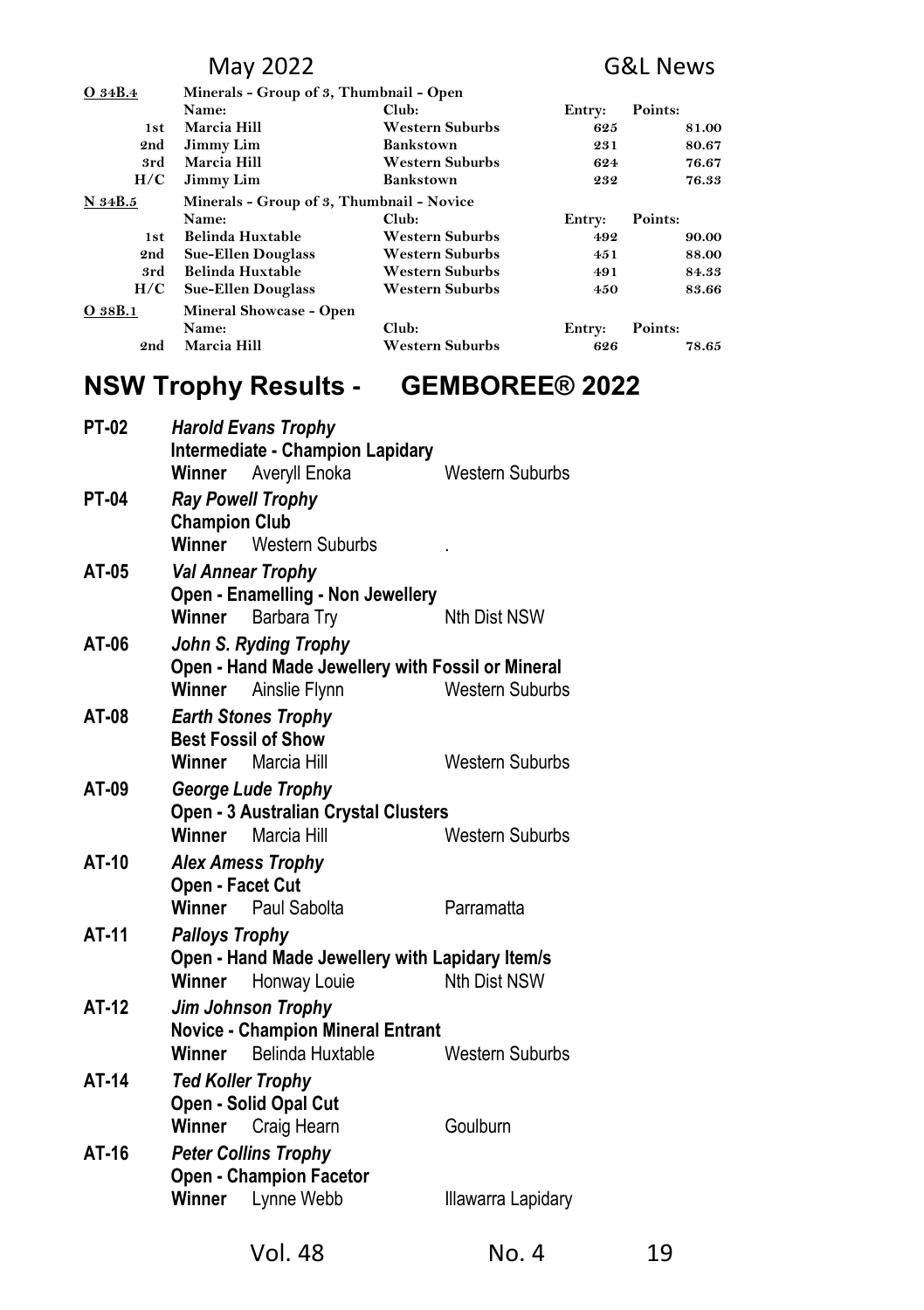| AT-18                                | <b>Boris Novic Trophy</b>                                     |                                        |                    |  |
|--------------------------------------|---------------------------------------------------------------|----------------------------------------|--------------------|--|
|                                      |                                                               | Open - Double Standard Cabachon/C      |                    |  |
|                                      | Winner                                                        | Albert Kim                             | Western Suburbs    |  |
| AT-21                                |                                                               | Brian Bown Trophy                      |                    |  |
|                                      |                                                               | Open - Standard Cabachon/C             |                    |  |
|                                      | Winner                                                        | Honway Louie                           | Nthn Dist NSW      |  |
| AT-22                                |                                                               | Jack Bushby Trophy                     |                    |  |
|                                      |                                                               | <b>Novice - Champion Facetor</b>       |                    |  |
|                                      |                                                               | <b>Winner</b> Marissa Karstens         | AFG (NSW)          |  |
| AT-23                                |                                                               | Dick Moppett Trophy                    |                    |  |
|                                      |                                                               | <b>Open - Standard Facet Cuts</b>      |                    |  |
|                                      | Winner                                                        | Lynne Webb                             | Illawarra Lapidary |  |
| AT-24                                |                                                               | <b>Chas Totterdell Trophy</b>          |                    |  |
|                                      |                                                               | Open - Hand Made Jewellery with Opal   |                    |  |
|                                      | Winner                                                        | Marcia Hill                            | Western Suburbs    |  |
| AT-25                                | The Lapidary & Gem Clubs of Victoria Trophy<br>Open - Carving |                                        |                    |  |
|                                      |                                                               |                                        |                    |  |
|                                      |                                                               | Winner Kathy Selwood                   | Orange             |  |
| AT-26                                | <b>Gold Coast School of Wirecraft Trophy</b>                  |                                        |                    |  |
| <b>Wire Wrapped Jewellery</b>        |                                                               |                                        |                    |  |
|                                      |                                                               | Winner Belinda Huxtable                | Western Suburbs    |  |
| AT-27                                |                                                               | <b>Tony Annear OAM Memorial Trophy</b> |                    |  |
| <b>Champion All-Round Competitor</b> |                                                               |                                        |                    |  |
|                                      | Winner                                                        | Marcia Hill                            | Western Suburbs    |  |
| AT-28                                |                                                               | Queensland Gem Clubs Association       |                    |  |
|                                      | <b>Open - Cast Jewellery</b>                                  |                                        |                    |  |
|                                      | Winner                                                        | Ainslie Flynn                          | Western Suburbs    |  |
|                                      |                                                               |                                        |                    |  |

"Y" is for **Yttrofluorite**

**Yttrofluorite** is defined as Fluorite where the rare earth element Yttrium replaces some of the calcium atoms and therefore has a different molecular structure. Regardless of the science **Yttrofluorite** is a subtle and truly stunning fluorescent mineral, glowing in all wavelengths

It was first described as a new mineral species in 1911 by the Norwegian Geologist -Dr Thorolf Vogt - in 1911, but was discredited by the IMA in 2006 as a variety of fluorite.

However, according to Vogt **Yttrofluorite** has a higher specific gravity and poorer cleavage than Fluorite, and the colour is usually yellow to yellow-brown, but can also be brown or yellow-green and has a vitreous lustre on its cleavages.. **Yttrofluorite** may also fluoresce a weak to strong white to greenish white under a short wave UV light.

The only currently known **Yttrofluorite** deposit is Round Top Mountain, located near the town of Sierra Blanca in Hudspeth County, west Texas, USA . The mountain is a rhyolite laccolith, a mushroom-shaped igneous intrusion that formed when magma pushed its way upward toward the earth's surface and spread out between older flat lying rock units. Subsequent erosion of the weaker overlying rocks has exposed most of the laccolith as a mountain nearly 2 km in diameter and over 375 m high . The Texas Bureau of Economic Geology has estimated the mass of the rhyolite at some 1.6 billion tonnes and TMRC has estimated the inferred mineral resource at 430,000,000 kg of rare earth oxide in the drilled portion of the mountain

Tony Try [Information taken from a variety of sources]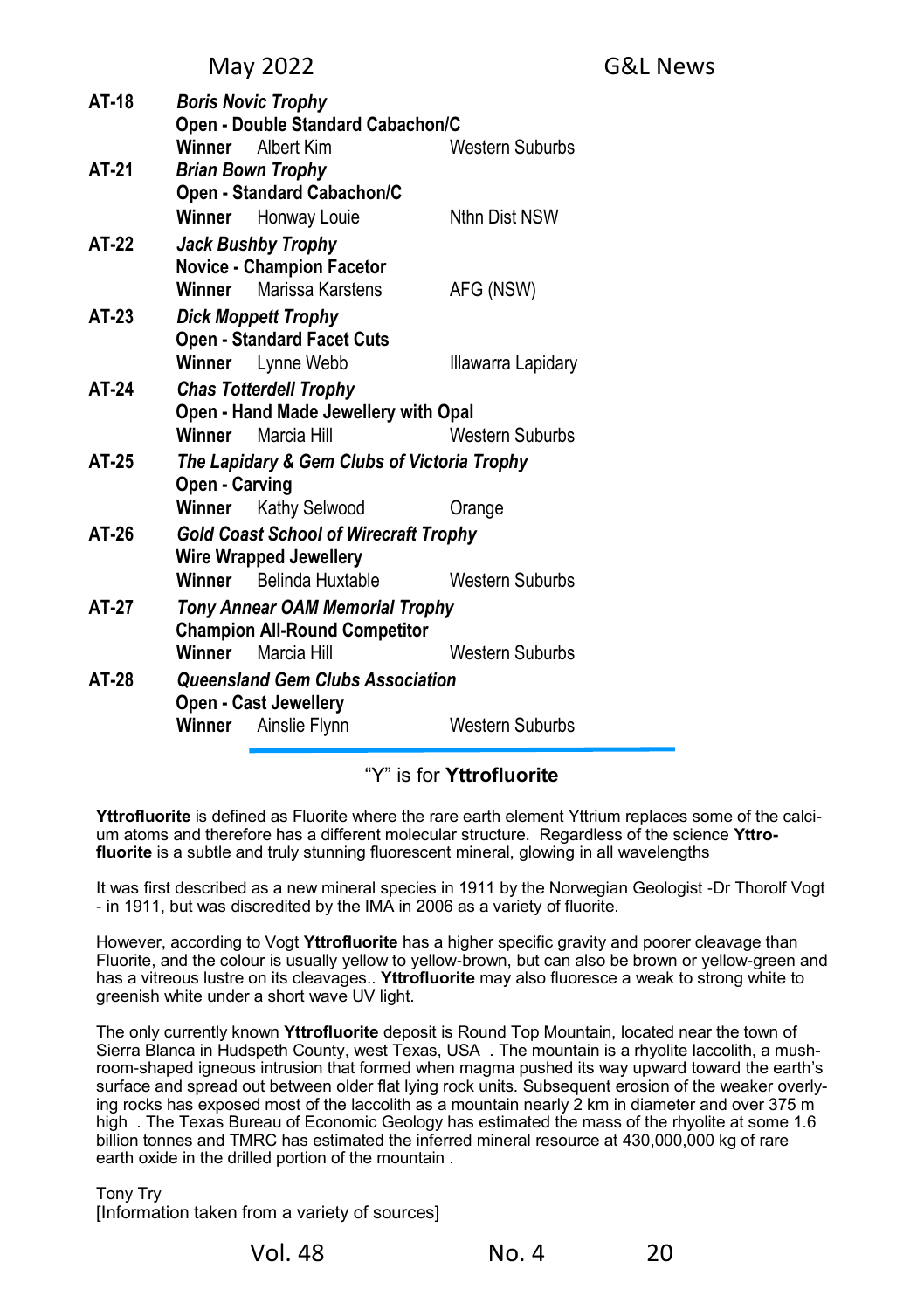# \*Lapidary \* Fossicking Gemcuts \* Jewellery Making Tools



Cabbing



Tumbling



Jewellery Tools



Carving





**Ultrasonic Cleaners** 

We stock an extensive range of our own diamond tools, faceting accessories, rough and products.

We are Authorised dealers for:

Diamond Pacific Tool Corp - Nova, Genie, Bigfoot, Galaxy Barranca - MK Diamond Saw Blades Lortone - Cabbing Machines, Saws, Rotary Tumblers Saeshin - "Strong" Micro Motors **Cratex - Rubberised Abrasives** Crystalite - Diamond Laps, Crystal Pads, Poly Pads, Flexo Pads Klingspor - Industrial Grade Sanding Sheets, Belts & Disks GemPro - Flex Wheels, Resin Bonded Diamond Products **Jersey Instruments - Faceting Machines** 

**36A Smith Drive** Ballina NSW 2478 Ph. 02 66811686 A/H 0427 012 014 Brian & Liz

MAII PHONE & **INTERNET** ORDERS

www.gemcuts.com.au

Vol. 48 No. 4 21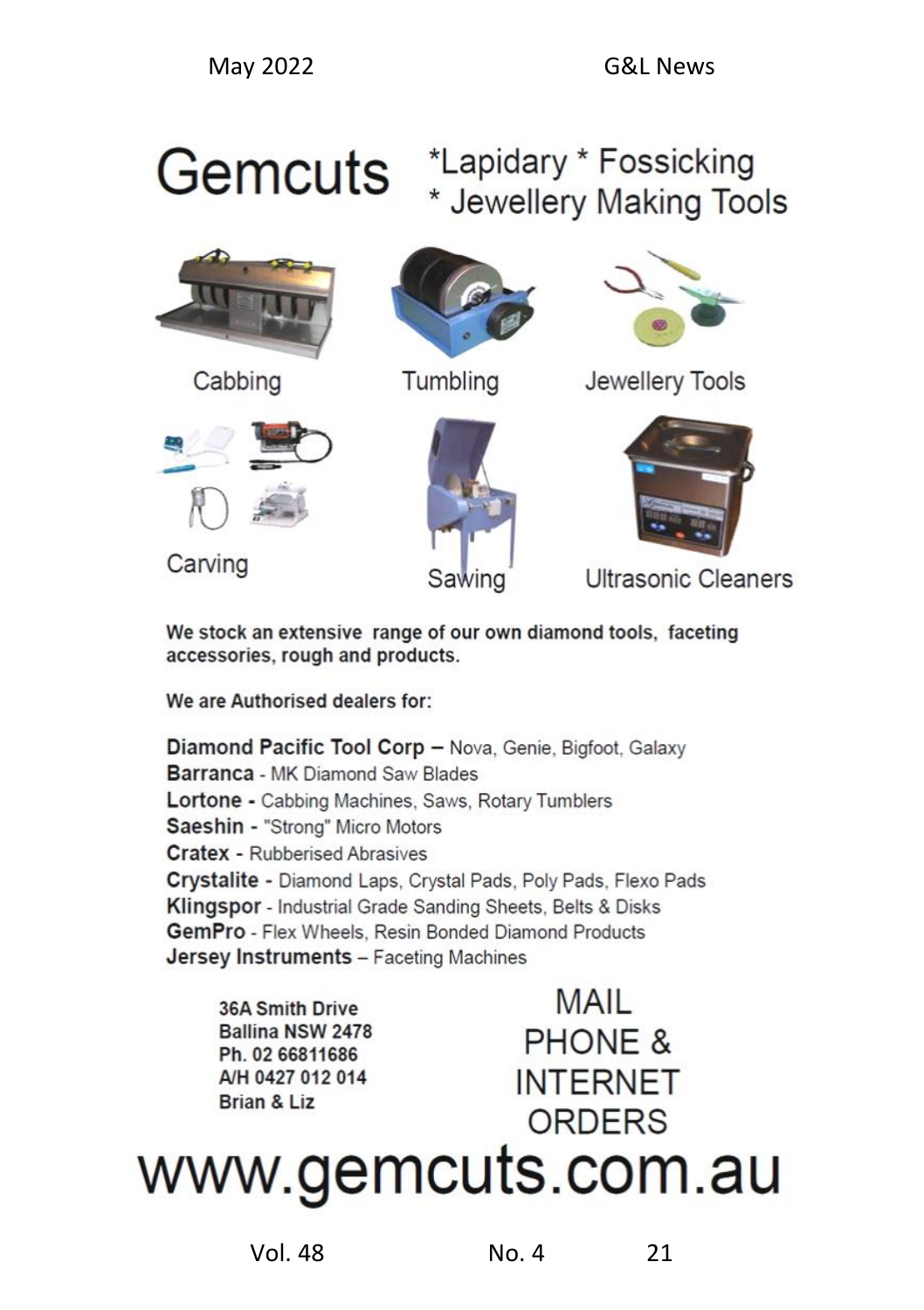# **Northern District Lapidary Club Inc. (NDLC)**

# **NDLC "Bargain Rocks & Slabs" Sales Day**

- When: **Saturday 18.06.2022**
- **Time:** 9 am to 3 pm

Where: The NDLC rooms at the back of the Beecroft Community Centre (entrance at the rail way side), 111 **Beecroft Rd., Beecroft NSW 2119** 

What will be on offer?

Fossils, Minerals, Slabs, Agate nodules, Turquoise nodules, Crystals, and much more --- all for only \$1.00 each item.

Some selected high quality lapidary items will be available for "normal" prices.

Please bring your own bags and boxes.

The NDLCs COVID 19 Safe Plan will apply:

- Every visitor must be double vaccinated and show a certificate of vaccination on entry.
- A safe distance to other people must be maintained.
- Wear a mask, if you feel that others are too close.

A "one way route" around the tables will apply.

All items must be paid for at the end of your round, at the Treasurer's Table" in the entrance room (cash only).

If you have questions, please call Vice-President Richard Adler on 0405 558 550.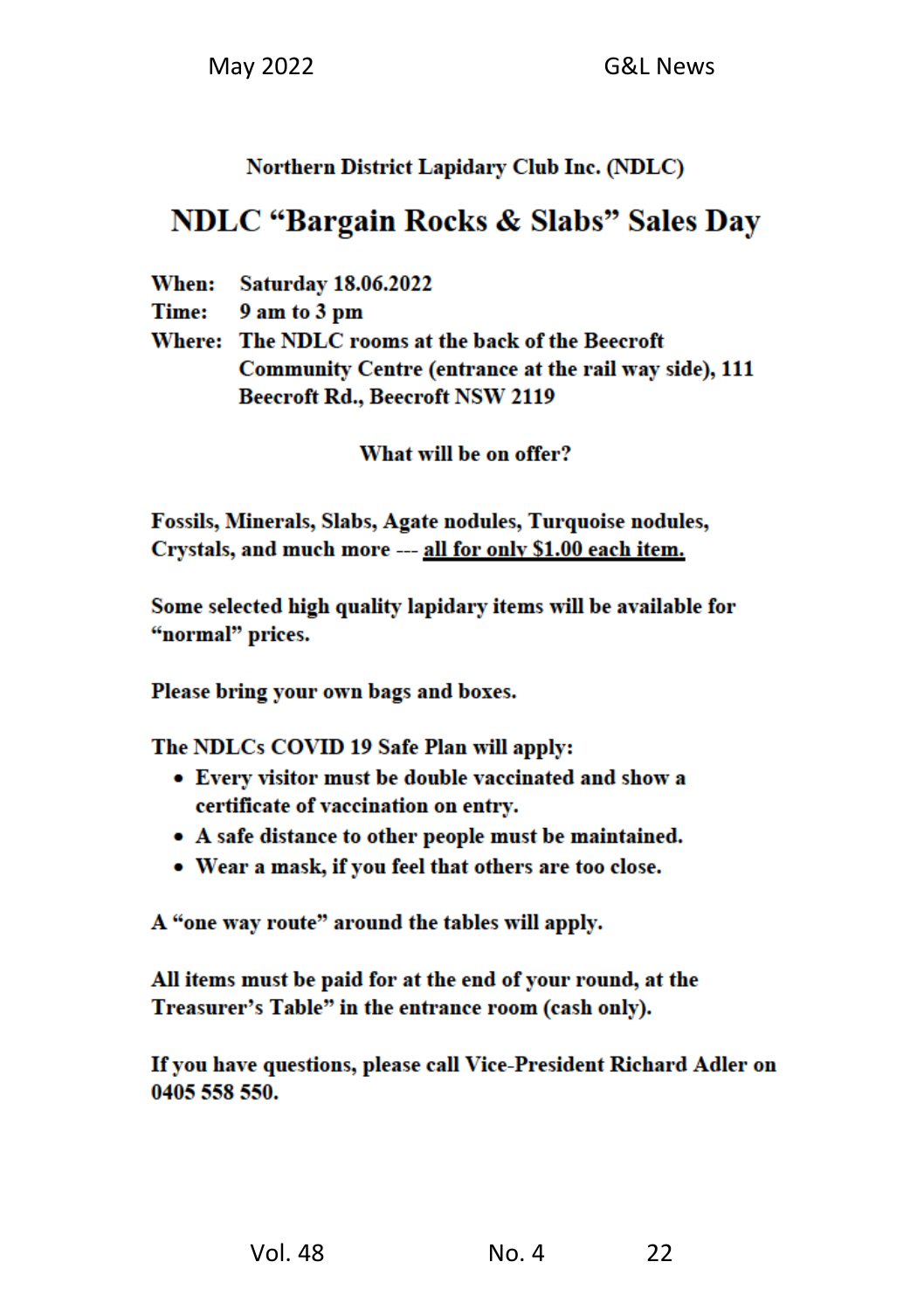# **JEWELLERY, GEMS**

**Crystals & Minerals** 

# **GEMKHANA 2021**



9am - 5pm Saturday 24<sup>th</sup> & Sunday 25<sup>th</sup> September

# **Featuring Desert Fire Designs**



Tiger eye from the **Brockman Formation** 



'Golden dragon' native sold in quartz.

- + Hand crafted Jewellery.
	- Faceted Stones.
		- Polished Stones.(Cabochons)
		- Stone Carving.
- $\triangle$  Minerals & Fossils.



Variorite Set in 23rt native (nugget) gold.



# Free Parking and ATM on Site

Camping is also available on site.

**Hawkesbury District Agricultural Show Grounds** 40 Racecourse Rd. Clarendon. **Children's Activities** 

# Adults \$10 Children under 16 Free

Contact Bob McLean gemkhana@gemlapidarycouncilnsw.org.au https://www.facebook.com/GemLapidaryCouncilNSW/